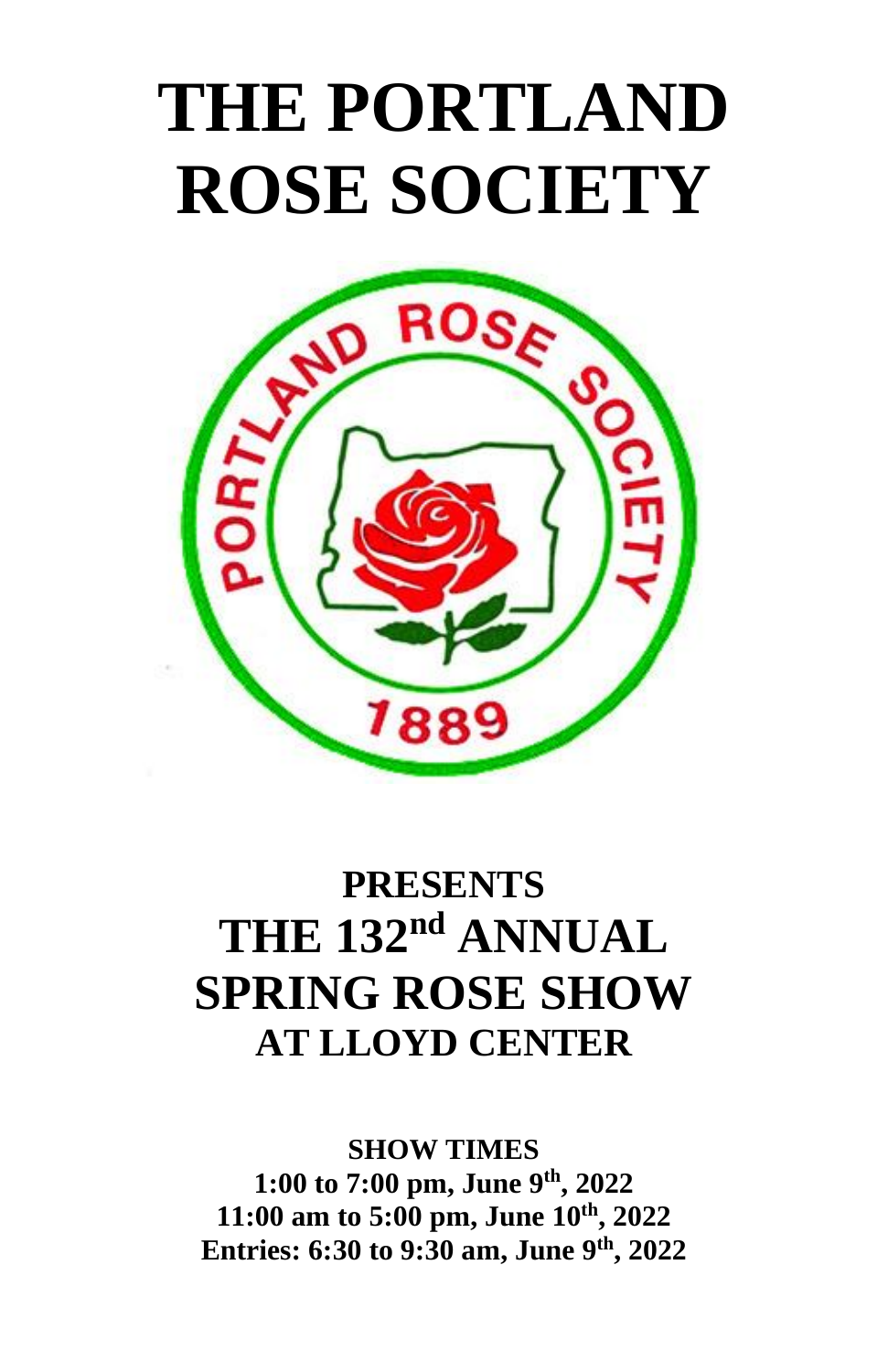# **TABLE OF CONTENTS**

| Directions to the Show  Bottom of this page<br>Portland Rose Society Officers and Show Chairs 2 |  |
|-------------------------------------------------------------------------------------------------|--|
|                                                                                                 |  |
|                                                                                                 |  |
|                                                                                                 |  |
|                                                                                                 |  |
|                                                                                                 |  |
| Division I - Specimen Exhibition Blooms 10                                                      |  |
|                                                                                                 |  |
| Challenge & Competition Classes, Large Roses 11-12                                              |  |
| Division II - Floribundas, Polyanthas, Grandifloras 13                                          |  |
| Division III - Old Garden Roses, Shrubs, Climbers 14                                            |  |
| Division IV - Miniature & Miniflora Roses  15                                                   |  |
| Division IV - Miniature & Miniflora Rose Sprays  15                                             |  |
| Challenge & Competition Classes, Miniature/Miniflora Roses 16                                   |  |
|                                                                                                 |  |
|                                                                                                 |  |
|                                                                                                 |  |
|                                                                                                 |  |
| Division VII - Rose Arrangements  22-23                                                         |  |
| PRS Presidents, Bronze Medalists, Lifetime Achievement  24                                      |  |
|                                                                                                 |  |
|                                                                                                 |  |
|                                                                                                 |  |

**\* \* \* \* \* \* \* \* \* \* \* \* \* \* \* \* \*** 

# **DIRECTIONS TO SHOW AREA**

 The access to the grooming and entry area will be from Halsey Street across from the Wells Fargo Bank. From I-5 North or South, take the Rose Garden/Coliseum exit and proceed East on Weidler Street. Turn right at 9<sup>th</sup>, go one block to Halsey and turn left onto Halsey. Drive on Halsey to the drive across the street from the Wells Fargo Bank and turn right into the parking lot. Once in the parking lot, follow the signs posted for the SHOW. The parking area should be open by 6:00 am. **(Subject to change at the discretion of mall security).**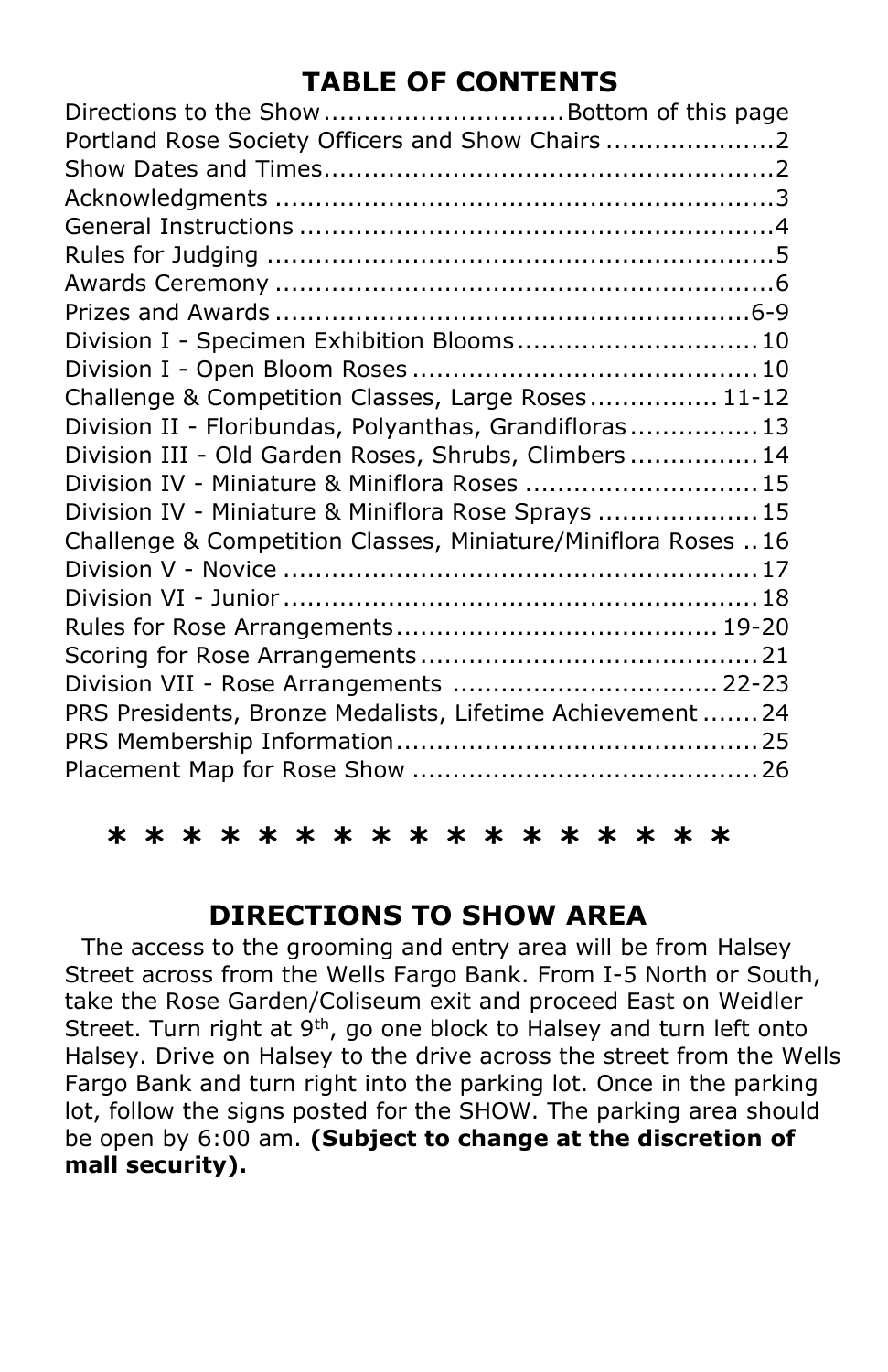# **THE PORTLAND ROSE SOCIETY'S 132 nd ANNUAL SPRING ROSE SHOW JUNE 9 th and 10th, 2022 LLOYD CENTER**

| Show Chair  Kathy Schach (503-998-1841)        |
|------------------------------------------------|
|                                                |
|                                                |
|                                                |
| Judges  Mike Humphrey (503-329-6461)           |
|                                                |
|                                                |
| Novices/Juniors  Matt Hastings & Barbara Baker |
| Parks Display of Roses Rachel Burlington       |
|                                                |
| Recording  Barbara Baker & Laura Hastings      |
|                                                |
| Hydration Specialist  Paula Hastings           |
| Set-up/Breakdown Jerry Bauck and Pat Adams     |
| Show Schedule Dr. Charold and Rich Baer        |
|                                                |
|                                                |
| Trophies  Dr. Charold Baer (503-246-3087)      |

# **SHOW TIMES**

June 9<sup>th</sup>, 1-7 pm, June 10<sup>th</sup>, 11 am to 5 pm

ENTRIES CAN BE PLACED IN THE SHOW FROM 6:30am TO 9:30am ON THURSDAY, JUNE 9th.

# **Trophies will be awarded at a ceremony beginning at 5pm on Friday at the Trophy Stand.**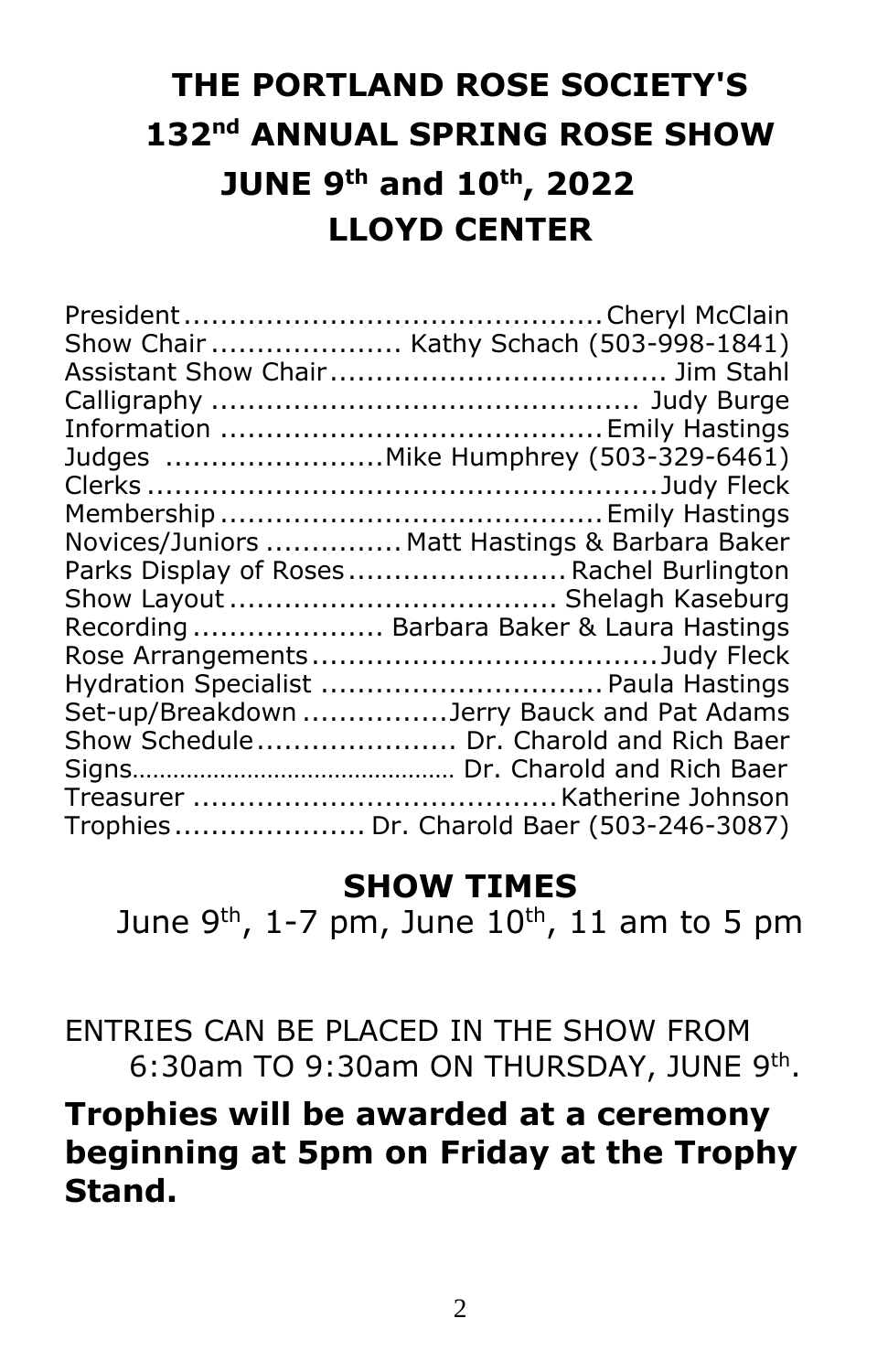# **ACKNOWLEDGMENTS**

**The Portland Rose Society wishes to thank the following:**

**With gratitude, our special thanks to Lloyd Center for their generous contributions in hosting the Portland Rose Society's Spring Rose Show for 39 years and for the cooperation of their wonderful staff, including Ann Grimmer and her Assistant for the use of their great facility.**

**The City of Portland Parks and Recreation, Rachel Burlington, Curator Washington Park International Rose Test Gardens and her assistants for arranging an outstanding display of garden roses.**

**The Park exhibit represents only a few of the rose varieties grown in the Washington Park International Rose Test Gardens and the Peninsula Park Rose Gardens.**

**All accredited judges and clerks for their time and expertise.**

**The many Society members who have wholeheartedly promoted and staged the 132nd Annual Rose Show. Their tireless efforts are greatly appreciated.**

> **The exhibitors who bring the roses that make the show a reality.**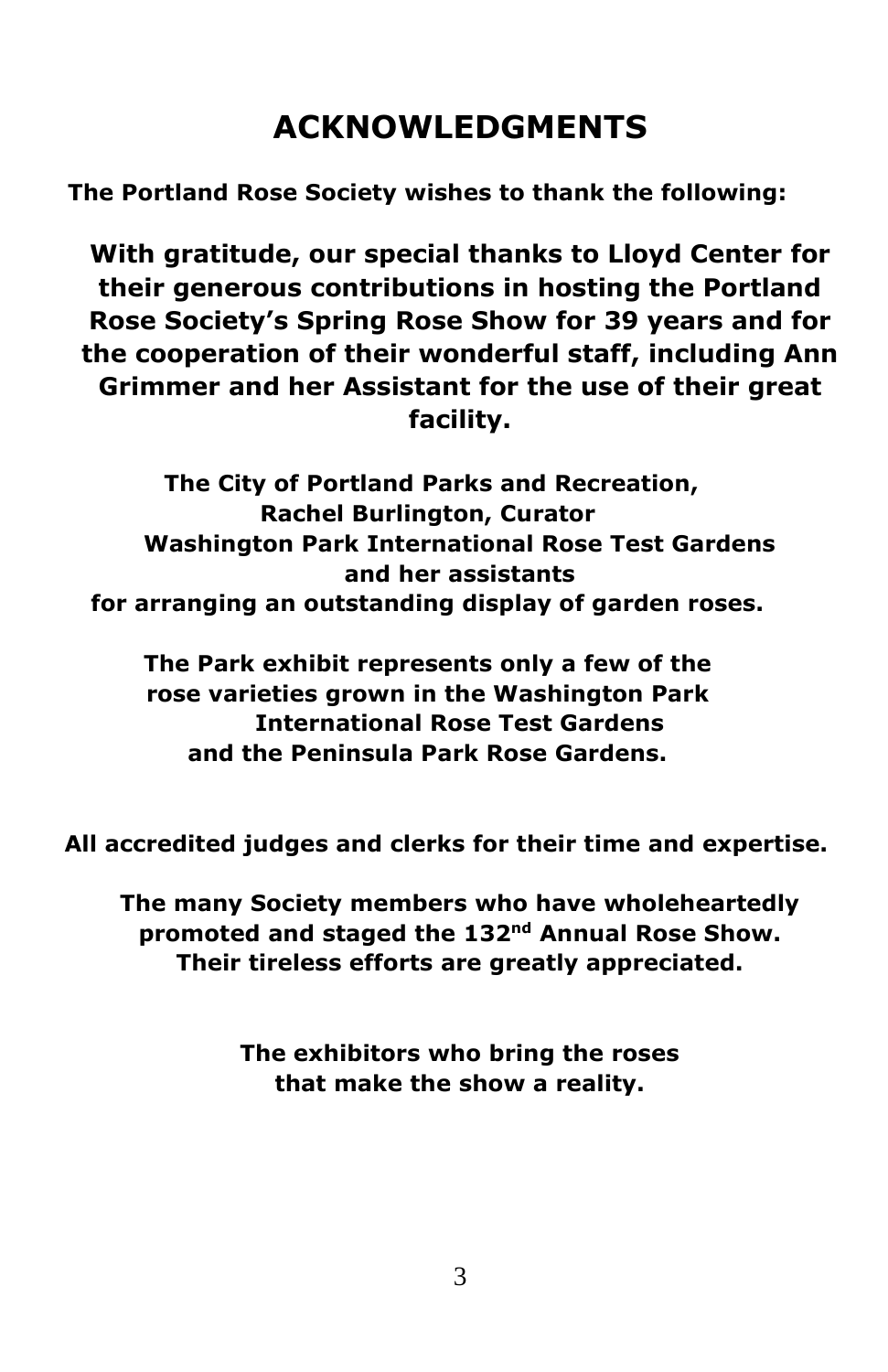# **GENERAL INSTRUCTIONS NOTE: THE ENTRY METHOD FOR THIS SHOW IS AS FOLLOWS: ALL ENTRIES WILL BE PLACED BY THE EXHIBITORS IN THE APPROPRIATE PLACE ON THE SHOW TABLES. THERE WILL ALSO BE VOLUNTEERS ON THE SHOW FLOOR TO ASSIST YOU IF YOU NEED HELP.**

 The rules and regulations governing this show are usually in accord with the rules and regulations of the ARS for exhibiting roses. Special instructions are provided for the Rose Arrangement classes.

- 1. All entries must be from the exhibitor's own outdoor garden.
- 2. Exhibitors may enter as many roses in each class as they wish unless otherwise specified in the show schedule. Restrictions are made for classes with special properties like the "Rose Portrait".
- 3. Use of artificial wedging is prohibited. Using detached foliage is also discouraged.
- 4. Only PRS, PNW, or ARS entry tags are acceptable and they will be provided. Containers for all horticultural exhibits will be provided.
- 5. Exhibitors must place their entries between 6:30 am and 9:30 am on Thursday. Exhibitors may not enter the show area from 9:30 am until the show opens at 1:00 pm Thursday.
- 6. All exhibitors must leave the show area by 9:30 am.
- 7. Varieties of roses entered in this show must be listed in the "American Rose Registry," the "ARS Handbook for Selecting Roses," or the "Combined Rose List," and they must be entered in the correct color class as stated in the above publications. There will be members of the PRS to help make these determinations if you do not know what they are.
- 8. Exhibits and awards may not be removed without permission of the Show Chair until the show closes. The Show Chair reserves the right to remove any wilted blooms.
- 9. Members of the PRS will help identify unknown roses. It is, however, the exhibitor's responsibility to correctly complete the entry tags.
- 10. Once an exhibitor has won three trophies in the horticultural section of a rose show he/she is no longer considered a "Novice Exhibitor" and must then enter his/her roses in the open sections of the show. A "junior exhibitor" is an exhibitor up to 18 years of age.
- 11. Each exhibitor agrees that the PRS, its officers and committees, and the Lloyd Center, will not be held responsible for loss or damage to any person or property.
- 12. Your participation as an exhibitor is welcomed. Your consideration of all other exhibitors is appreciated. Please be courteous to others and clean your grooming area when you are finished.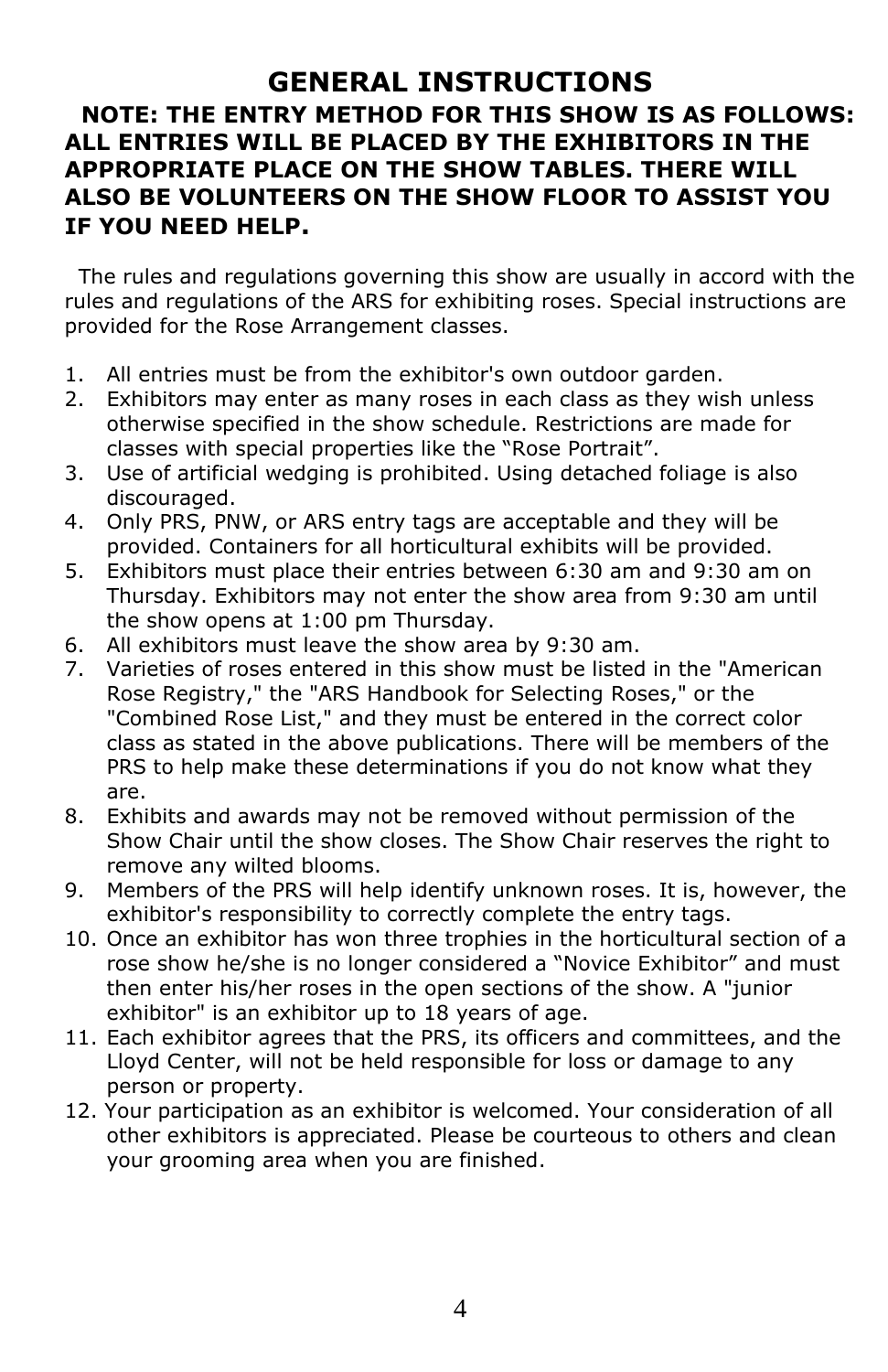# **GUIDELINES FOR JUDGING**

*"Guidelines for Judging Roses***" by the ARS Committee on Training and Accrediting Rose Judges, is the official judge's handbook for this show.**

# **SCORING SYSTEM FOR JUDGING**

 **Roses will be judged on the following point scale:**

| <b>Stem and Foliage  20</b>      |  |
|----------------------------------|--|
|                                  |  |
|                                  |  |
| <b>Balance and Proportion 10</b> |  |
|                                  |  |
|                                  |  |
|                                  |  |

- **1. All Entries are subject to the ARS rules governing disqualification. Disqualification may occur if the specimen is, or has, as follows:**
	- **(A) Misnamed.**
	- **(B) Mislabeled or unlabeled.**
	- **(C) The presence of a foreign substance applied to the specimen.**
	- **(D) The exhibitor's name in any location other than the designated place on the entry tag.**
	- **(E) In violation of the PRS rules.**
- **2. Exhibits which are stem on stem or have side buds on a rose that should be exhibited disbudded are subject to penalization.**
- **3. At the time of judging, an exhibition rose should be in the most perfect phase of its possible beauty. This is when the bloom is approximately one-half to three-quarters open and has a well-formed center. Buds, roses just beginning to open, do not qualify as blooms.**
- **4. Polyanthas, floribundas, climbers and other roses which naturally occur as sprays, may be shown with side buds.**
- **5. All sections for miniature roses are open to miniflora roses as well, when so designated in the show schedule.**
- **6. Only blue ribbon winners are eligible for trophy awards.**
- **7. Challenge & Competition class entries will not be considered for court awards.**
- **8. Special sections may be added after entries close, if the quantities of exhibits warrant this action.**
- **9. The decisions of the judges shall be final.**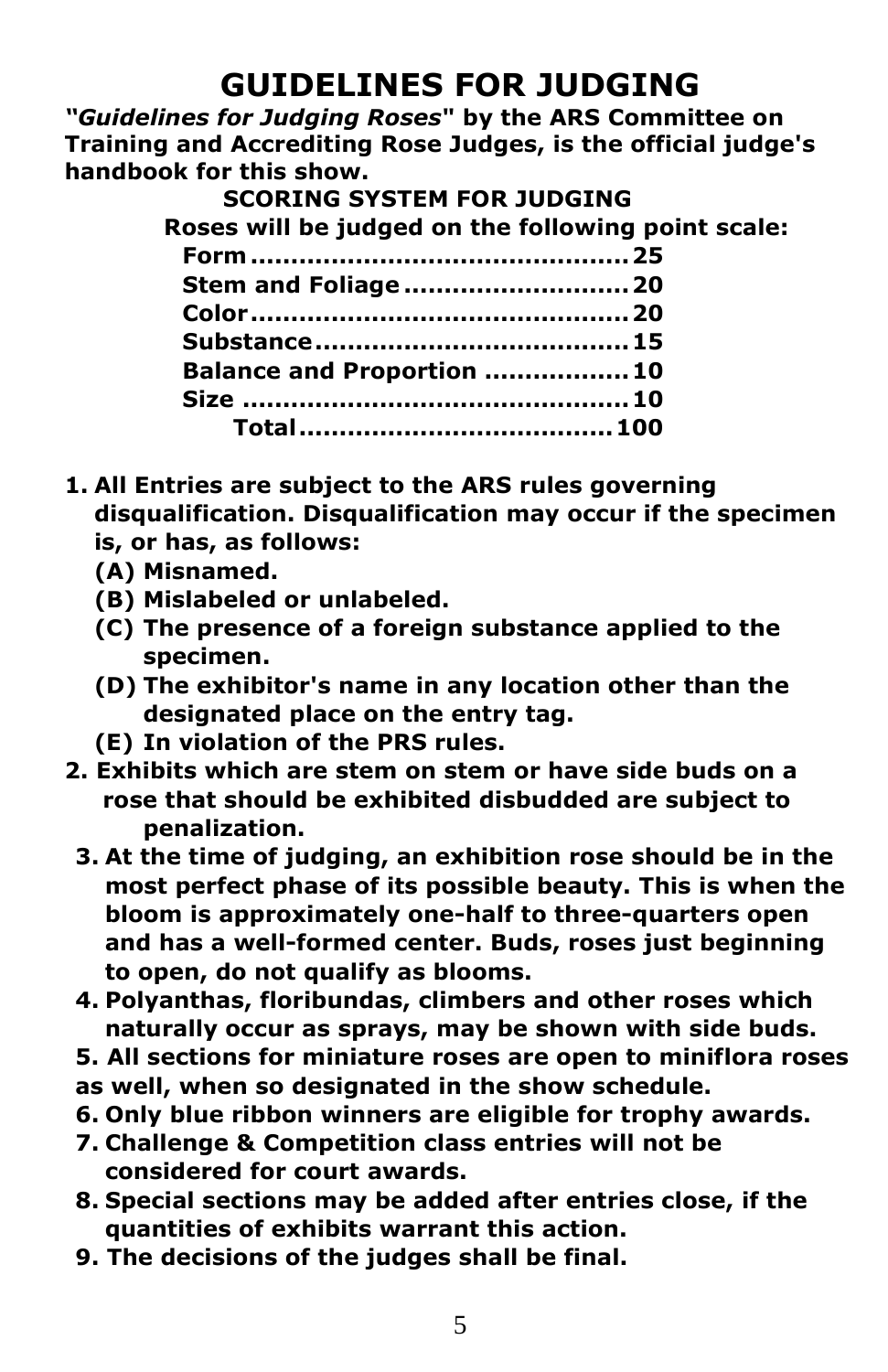# **PRIZES AND AWARDS TROPHY AND AWARDS PRESENTATION**

 **Trophies will be awarded at a ceremony beginning at 5:00 pm on Friday at the trophy stand. Please make arrangements for claiming your trophies at this time.** *RIBBONS WILL BE MAILED.* 

# **- DIVISION I –**

- 1. Queen of the Show, (the best exhibition rose). Trophy donated by **Lloyd Center Merchants' Association - Ann Grimmer**
- 2. King of the Show, (2nd best rose). Trophy donated by **The Regan Family** in memory of Walt Regan
- 3. Princess of the Show,  $(3<sup>rd</sup>$  best rose). Trophy donated by **Barbara Baker** in memory of David Erickson
- 4. Prince of Show, (4th best rose). Trophy donated by **Stephen & Marjorie (Case) Stetson** in memory of Mary and Bob Case
- 5. Duchess of Show, (5th best rose). Trophy donated by **Dr. Charold & Rich Baer** in memory Janice Parke
- 6. Vase of three roses, one variety. West Linn M & M Trophy donated by **Drs. John & Sally Linman**
- 7. Vase of five roses, one variety. Trophy donated by **Garden Rose Consulting, Phil Edmunds**
- 8. Lloyd Center Supreme Rose. The Lloyd Center Trophy donated by **Lloyd Center Merchants' Association – Ann Grimmer**
- 9. Open bloom rose. Trophy donated by **Molly & George Spencer**
- 10. Vase of twelve roses, one or mixed varieties. The "City of Roses Trophy" donated by **The Schamel Family** in memory of Al Schamel
- 11. U.S. Bank Challenge. Trophy donated by **U.S. Bank – Karen Kervin, V.P. Community Relations**
- 12. Rainbow Bloom Progression Challenge. Trophy donated by **Katherine Johnson**
- 13. Colorama Competition. Trophy donated by **Laura & Arley Pitts**
- 14. Bloom progression. Trophy donated by **Margaret Snitzler** in memory of Vic Snitzler
- 15. Portland Gold Medal Award Competition. Trophy donated by **Eilene Curtiss** in memory of Dave Curtiss
- 16. Rose Festival Directors' Competition. Trophy donated by **John A. Biewener** in memory of Margaret and John B. Biewener
- 17. Royal Rosarian Competition. Trophy donated by **Joyce & Bill Hemmerling**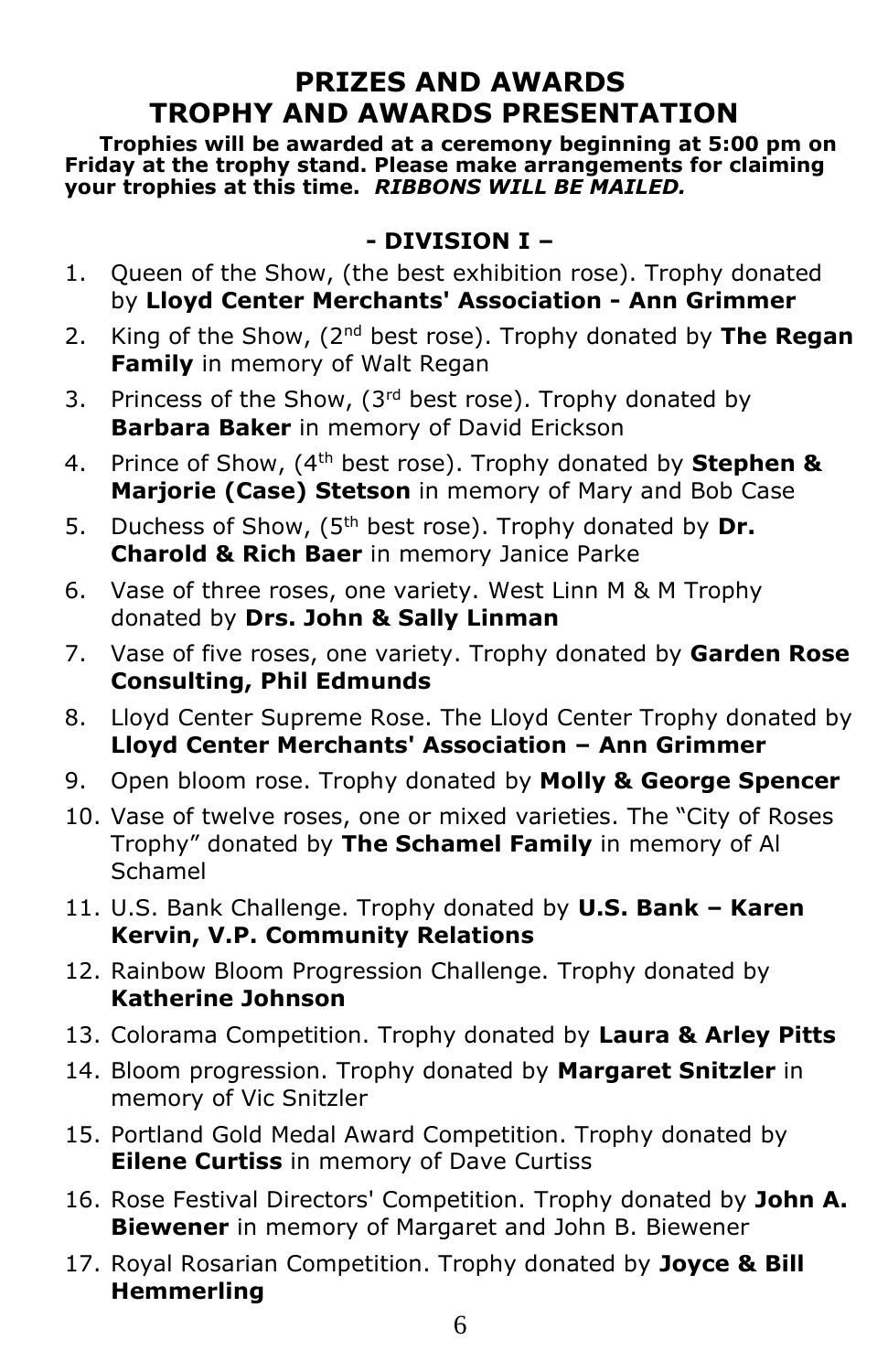- 18. Most fragrant rose. Trophy donated by **Mike & Linda Darcy**
- 19. Rose Portrait. Trophy donated by **Carl & Carolyn Finch**
- 20. Rose in a Bowl. Trophy donated by **Steve Waller** in memory of Betty and Vern Waller

# **- DIVISION II –**

- 21. Floribunda spray. Trophy donated by **Mike & Arlene Rich** in memory of Helene and Reuben Newcomb
- 22. Polyantha spray. Trophy donated by **The Portland Nursery**
- 23. Three sprays floribunda or polyantha. Trophy donated by **Beage & Jack Kiley**
- 24. Grandiflora or HT, one spray. Trophy donated by **Molly & Jerry Bauck**
- 25. Floribunda Competition. Trophy donated by **Mike & Gretchen Humphrey**
- 26. Mixed Spray competition. Trophy donated by **The Yard 'n' Garden Land**, Vancouver, WA in memory of Wilma and Don Thorp

# **- DIVISION III –**

- 27. The Dowager Queen. Trophy donated by **John Sitton**
- 28. The Victorian Award. Trophy donated by **Shelagh Kaseburg**
- 29. Old Garden Roses, three stems. Trophy donated by **Kathy Schach**
- 30. English rose. Trophy donated by **Les & Gloria Duarte-Rivera**
- 31. Three English roses, three varieties. Trophy donated by **Cornell Farms**
- 32. Shrub rose. Trophy donated by **Dennis' Seven Dees**
- 33. Shrub roses, three stems. Trophy donated by **Phyllis Broughton** in memory of Dick Broughton
- 34. Climbing rose. Trophy donated by **Laura & Arley Pitts**
- 35. Three stems of climbing roses. Trophy donated by **Kimberly & Stephen Bown**

# **- DIVISION IV MINIATURES –**

- 36. Miniature Queen, the best miniature rose. Trophy donated by **Lloyd Center Merchants' Association - Ann Grimmer in**  memory of Mitchie Moe
- 37. Miniature King, the 2<sup>nd</sup> best miniature. Trophy donated by Dr. **Charold & Rich Baer** in memory of Dave Etchepare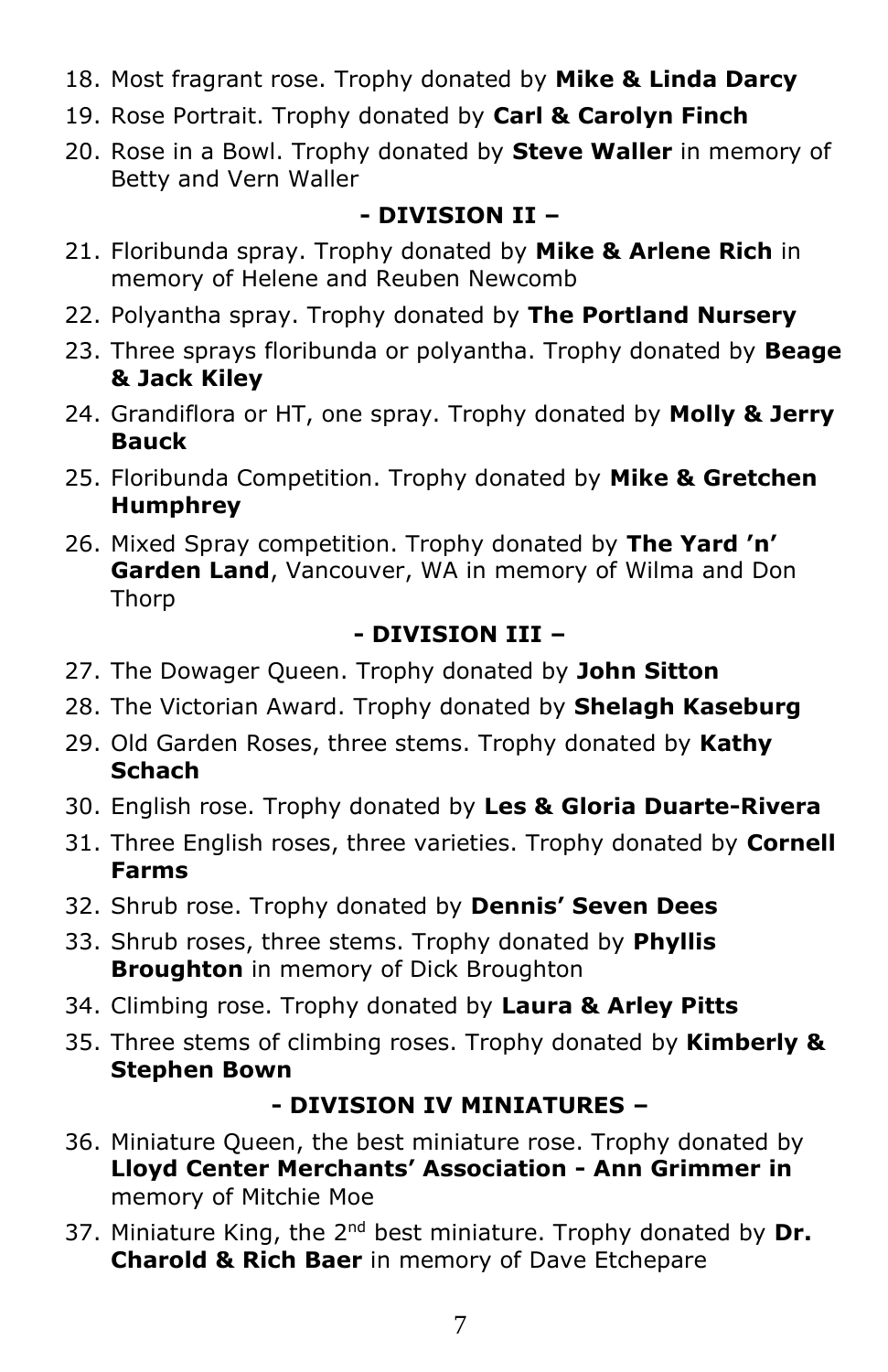- 38. Miniature Princess, the  $3<sup>rd</sup>$  best miniature. Trophy donated by **Renee & Donnie Wright**
- 39. Three miniature roses. Trophy donated by **Matt & Paula Hastings**
- 40. Miniflora rose. Trophy donated by **Nancy & Jim Cavanaugh**
- 41. Three miniflora roses. Trophy donated by **Laura & Arley Pitts**
- 42. Single miniature rose. Trophy donated by **Annegret Wolford** in memory of Jim Wolford
- 43. Miniature rose spray. Trophy donated by **Cheryl & Gary McClain**
- 44. Fully open miniature rose. Trophy donated by **Jim Wolford**
- 45. Miniature challenge. Trophy donated by **Dr. Nelson Vitous** in memory of John Fredette
- 46. Miniature bloom progression. Trophy donated **Kathy Kromm** in memory of Ray Lynch
- 47. Miniature rose box. Trophy donated by **Nancy Gail Smith**
- 48. Bowl of roses. Trophy donated by **Merilyn & Dennis Konsmo**
- 49. Miniature rose in a bowl. Trophy donated by **Bill & Jan Hettick**
- 50. Miniature "Rose Portrait". Trophy donated by **Gordon & Fran Ranta** in memory of Ed Kaptur
- 51. Miniature Rose Palette. Trophy donated by **Jeanie & Mike**

# **Gougler**

# **- DIVISION V NOVICE –**

- 52. Exhibition type rose. Trophy donated by donated by **The Gardener's Choice, Steve Bates**
- 53. Exhibition type rose runner-up. Trophy donated by **Scott Stuhl** in memory of Barbara Cyrus and Joe Evonchuck
- 54. Best open bloom. Trophy donated by **Sandi Decker**
- 55. Miniature rose. Trophy donated by **Karen & Merril Allen**
- 56. Miniature rose runner-up. Trophy donated by **Marjorie & Jim Foglesong**
- 57. Floribunda. Trophy donated by **Irene & Jim Linman**
- 58. Shrub. Trophy donated by **Jim & Geneane Stahl**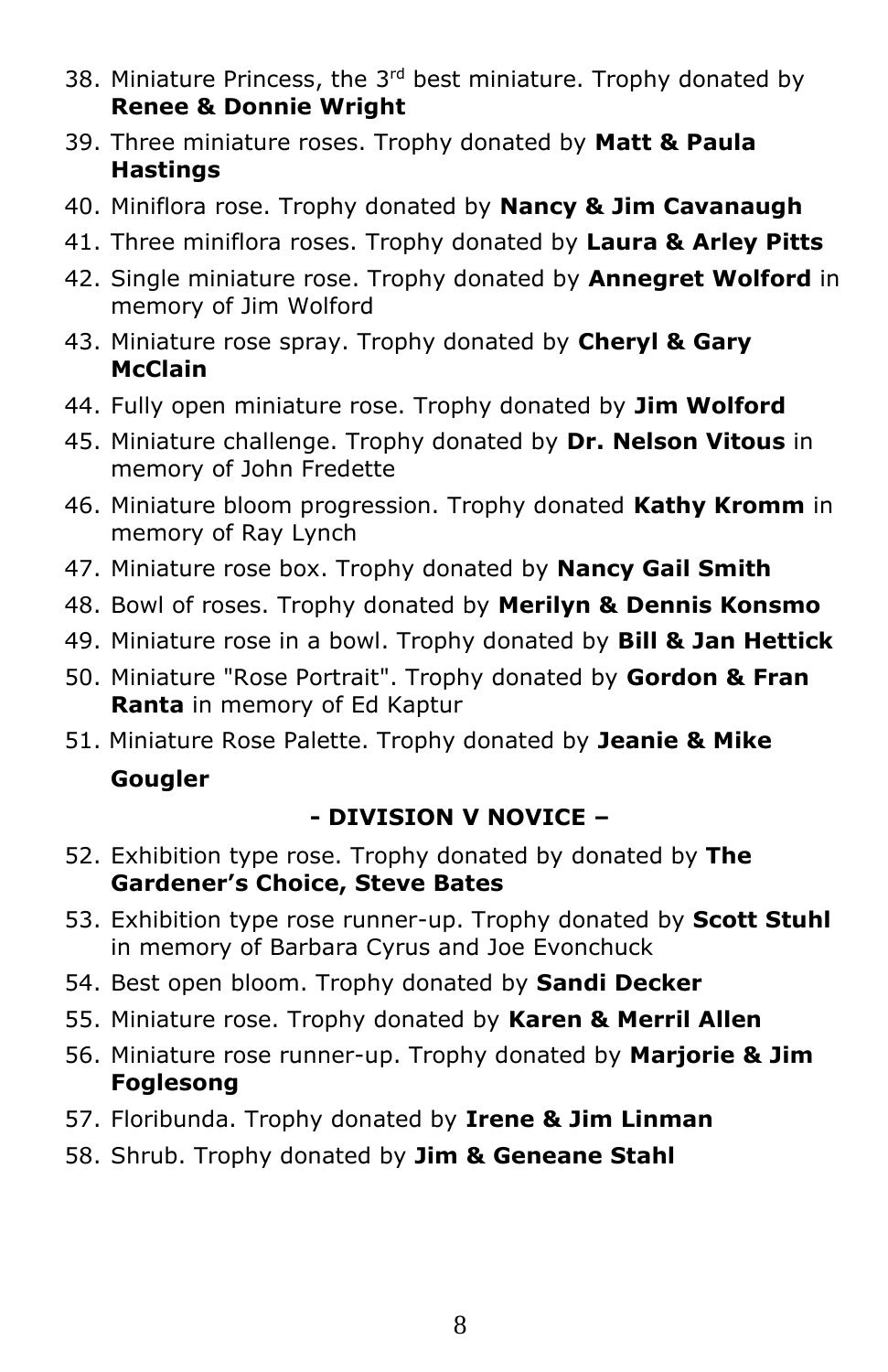# **- DIVISION VI JUNIOR –**

- 59. Exhibition type rose. The Fred Edmunds Sr. Award. Trophy donated by **Carla & Gary Stenberg**
- 60. Miniature rose. Trophy donated by **Dr. Becky Boehne**

# **-DIVISION VII, ROSE ARRANGEMENTS -**

- 61. Traditional arrangement. Trophy donated by **Judy & Roy Burge**
- 62. Modern/Creative/Abstract. Trophy donated by **Dr. Charold & Rich Baer**
- 63. Oriental manner. Trophy donated by **Judy & Ryan Fleck**
- 64. Miniature: Traditional. Trophy donated by **Carolyn Jones**
- 65. Miniature: Modern/Creative/Abstract. Trophy donated by **Annegret Wolford**
- 66. Miniature: Oriental Manner. Trophy donated by **Marika & Bela Reiner**
- 67. Best Novice. Trophy donated by **Pat & Dick Allen**
- 68. Junior. Trophy donated by **Kris Wolfram**

### **THE PRS EXPRESSES DEEP APPRECIATION TO ALL TROPHY DONORS FOR YOUR SUPPORT OF THE PORTLAND ROSE SOCIETY AND THE SPRING ROSE SHOW.**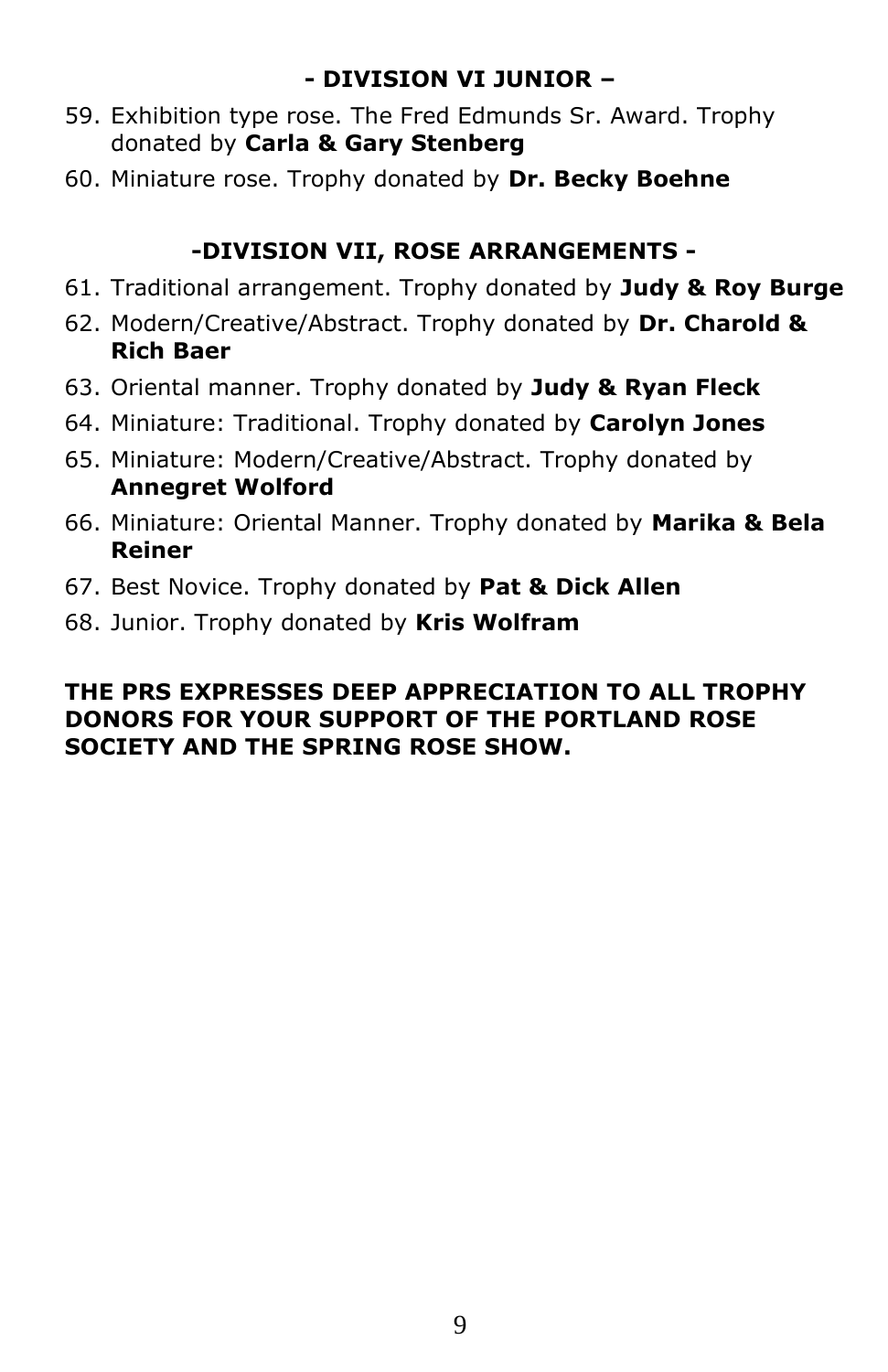# **DIVISION I**

One bloom per stem Hybrid Teas, Grandifloras and Floribundas, Open Bloom Roses, Challenge and Competition Classes

# **EXHIBITION TYPE ROSES**

|                   |      |      | "A" is one stem, "B" is three stems, of one variety exhibited in one vase. |
|-------------------|------|------|----------------------------------------------------------------------------|
| <b>Class</b>      | 1A   | 1B   | White or Near White                                                        |
| <b>Class</b>      | - 2A | - 2B | Light Yellow                                                               |
| Class 3A 3B       |      |      | Medium Yellow                                                              |
| <b>Class</b>      | 4A   | 4B   | Deep Yellow                                                                |
| Class 5A          |      | - 5B | Yellow Blend                                                               |
| Class 6A          |      | 6B   | Apricot Blend                                                              |
| Class 7A          |      | 7B   | Orange or Orange Blend                                                     |
| Class 8A          |      | 8B   | Orange-Red                                                                 |
| Class 9A 9B       |      |      | Light Pink                                                                 |
| Class $10A$ $10B$ |      |      | Medium Pink                                                                |
| Class $11A$ $11B$ |      |      | Deep Pink                                                                  |
| Class $12A$ $12B$ |      |      | Pink Blend                                                                 |
| Class 13A 13B     |      |      | Orange-Pink                                                                |
| Class $14A$ $14B$ |      |      | Medium Red                                                                 |
| $Class$ 15A 15B   |      |      | Dark Red                                                                   |
| Class $16A$ $16B$ |      |      | Red Blend                                                                  |
| Class 17A 17B     |      |      | Mauve, Mauve Blend or Russet                                               |
| Class 18A 18B     |      |      | ALL LLOYD CENTER SUPREME ROSES                                             |

# **FIVE STEMS OF ONE VARIETY EXHIBITED IN ONE VASE**

| Class 19 | White, Yellow (Light, Medium or Deep), or Yellow Blend |
|----------|--------------------------------------------------------|
| Class 20 | Apricot, Orange Blend, Orange-Red, or Orange-Pink      |
| Class 21 | Pink (Light, Medium or Deep), or Pink Blend            |
| Class 22 | Red (Medium or Dark), Red Blend, Mauve, or Russet      |

### **OPEN BLOOM ROSES** (**stamens must show**)

- Class 23 White, Near White or White Blend
- Class 24 Yellow (Light, Medium or Deep), or Yellow Blend
- Class 25 Orange, Orange Blend, Apricot Blend, or Orange-Red
- Class 26 Light Pink, Medium Pink or Pink Blend
- Class 27 Deep Pink or Orange-Pink
- Class 28 Medium Red, Dark Red, or Red Blend
- Class 29 Mauve, Mauve Blends, or Russet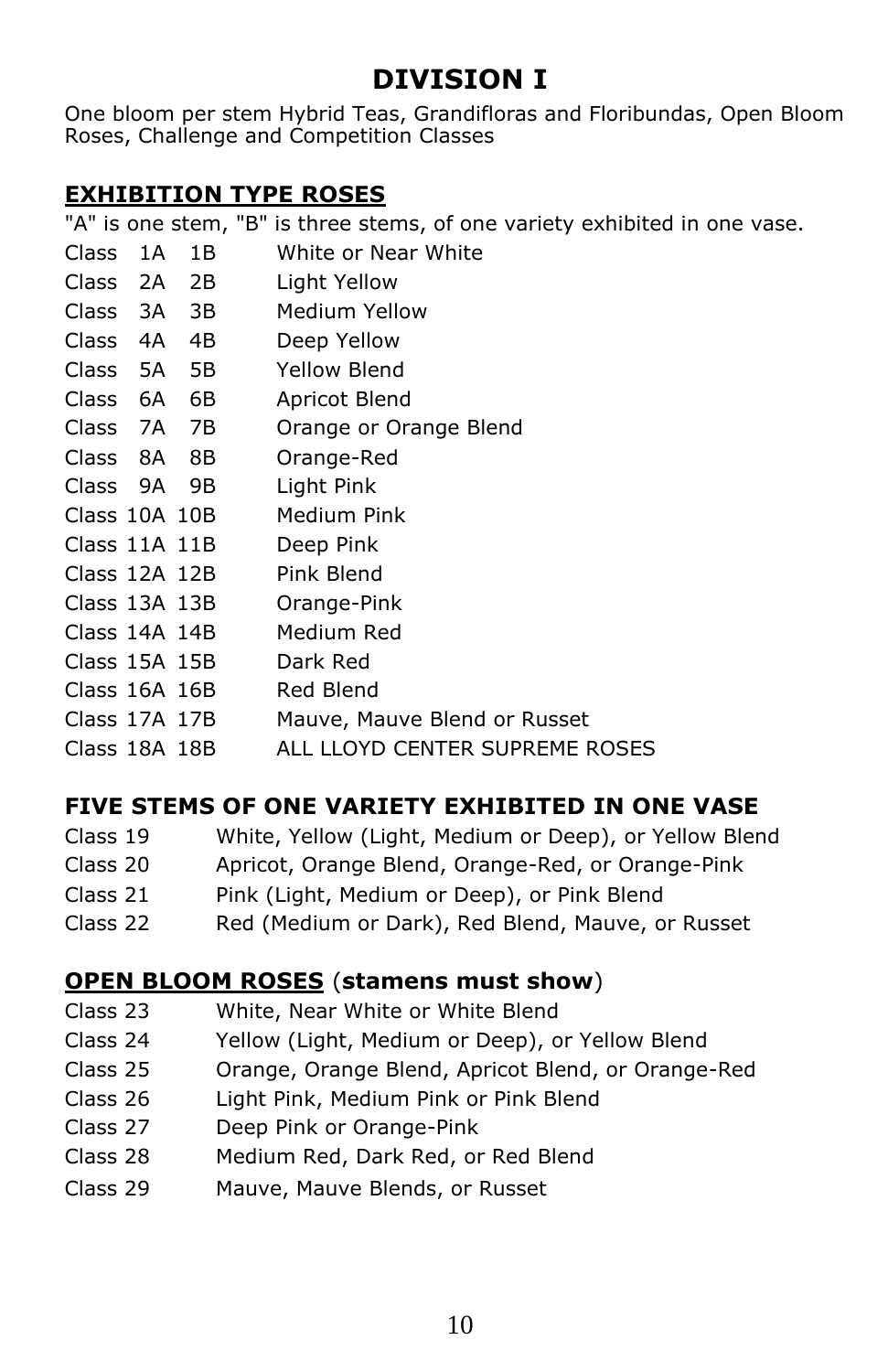# **COMPETITION CLASSES**

(Multiple entries in these classes are acceptable, except where noted.)

# *NOTE ON COMPETITION CLASSES:*

#### *All classes may be moved by the show staff and judges if necessary to accommodate them in the allotted space, or for the judges to competently judge them.*

- Class 30 **Vase of Twelve** exhibition form roses of one variety, or twelve exhibition form roses of mixed varieties, no more than two of any one variety.
- Class 31 **United States Bank Competition** Six different exhibition form roses exhibited in one vase.
- Class 32 **Rainbow (Mixed Variety) Bloom Progression** A classic bloom progression, containing three roses from different color classes. Three stems, one bud, one exhibition stage and one fully open, (stamens must show) displayed in one container with the bud at the top and the open bloom at the bottom.
- Class 33 **Colorama Competition** Three exhibition form roses exhibited in a single vase. One red, one pink and one white or yellow. Blends are allowed.
- Class 34 **Bloom Progression** Three stems of one variety exhibited in one vase. One bud with sepals down, showing color; one bloom ½ to 3/4 open; and one bloom fully open, (stamens must show). This exhibit should be staged with the bud at the top and the fully open bloom at the bottom.

Class 35 **Portland Gold Medal Award Competition** - One stem of any Portland Gold Medal Award winning rose from the previous ten years. These include: 2009 - Let Freedom Ring, Wild Blue Yonder & Moondance, 2010 - Strike it Rich & Preference, 2011 - About Face & Dream Come True, 2012 - Grande Amore & Whisper, 2013 - Over the Moon 2014 - Monkey Business & Sugar Moon, 2015 – Walking on Sunshine, White Licorice & Sparkle and Shine, 2016 – Sunshine Daydream and 2017 – Desmond Tutu & Sunny Sky and 2018 – Happy Go Lucky & Good as Gold.

Class 36 **Rose Festival Directors' Competition** - One exhibition form rose of any color. Open only to Rose Festival Directors, active or retired.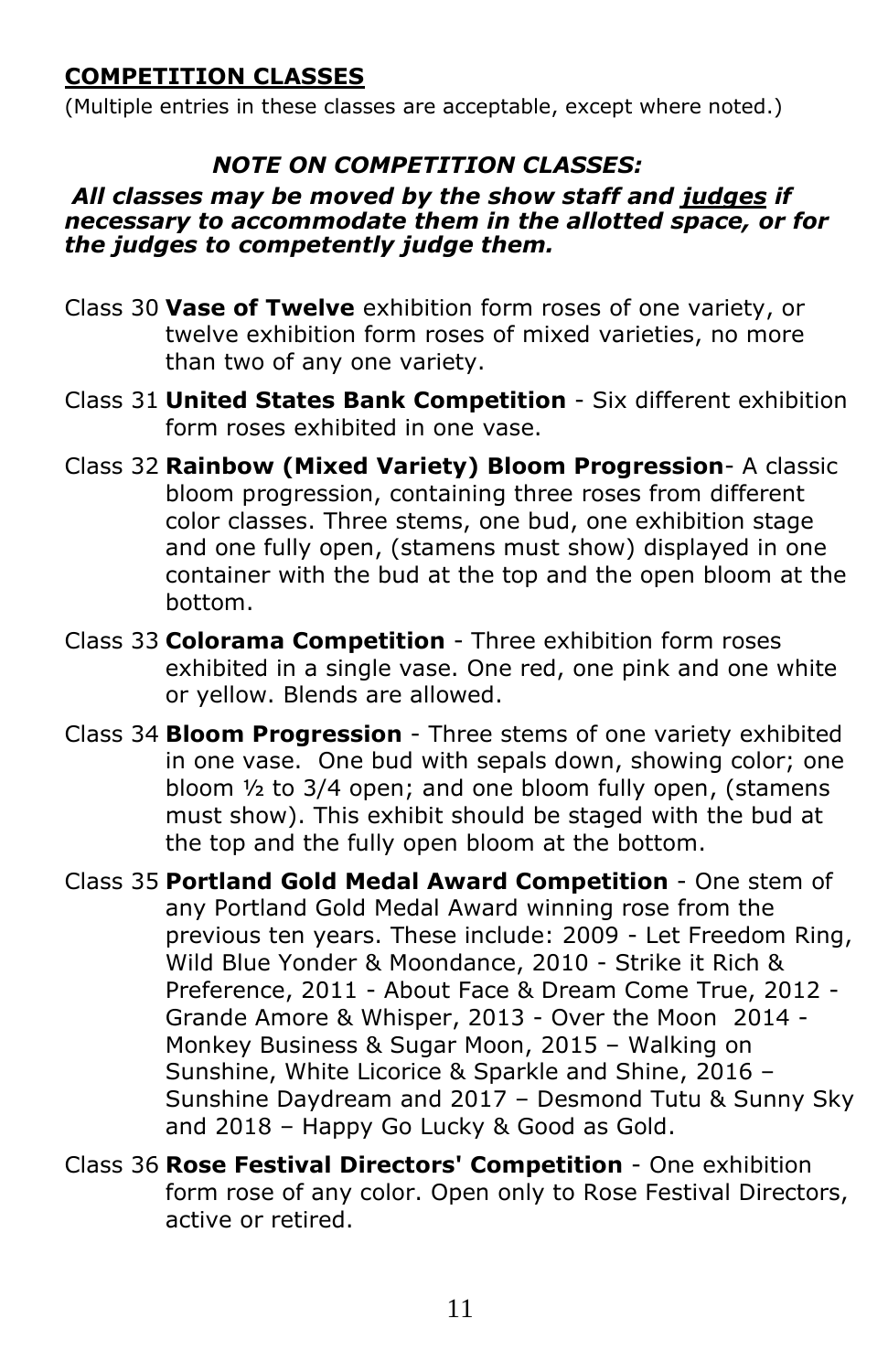- Class 37 **Royal Rosarian Competition** One exhibition form rose of any color. Open only to Royal Rosarians.
- Class 38 **Most Fragrant Rose** One bloom. To be judged by the public attending the show on Thursday. Hall of fame winners are not eligible to be entered. The only current member of the Hall is (1) Fragrant Cloud.
- Class 39 **Rose Portrait.** One exhibition form rose in a picture frame with one leaf [1,3 or 5 leaflets] (leaf need not be attached to the rose). Picture frames provided. (**One entry per household.**)
- Class 40 **Rose in a Bowl**. One exhibition form rose displayed floating in a bowl of water. No foliage. PRS supplied bowls only. (**One entry per household**.)
- Class 41 **Floribunda Competition.** Three floribunda sprays, Different Varieties, exhibited in one vase.
- Class 42 **Mixed Spray Competition**: (1) floribunda spray, (1) grandiflora spray, and (1) climber spray exhibited in one vase.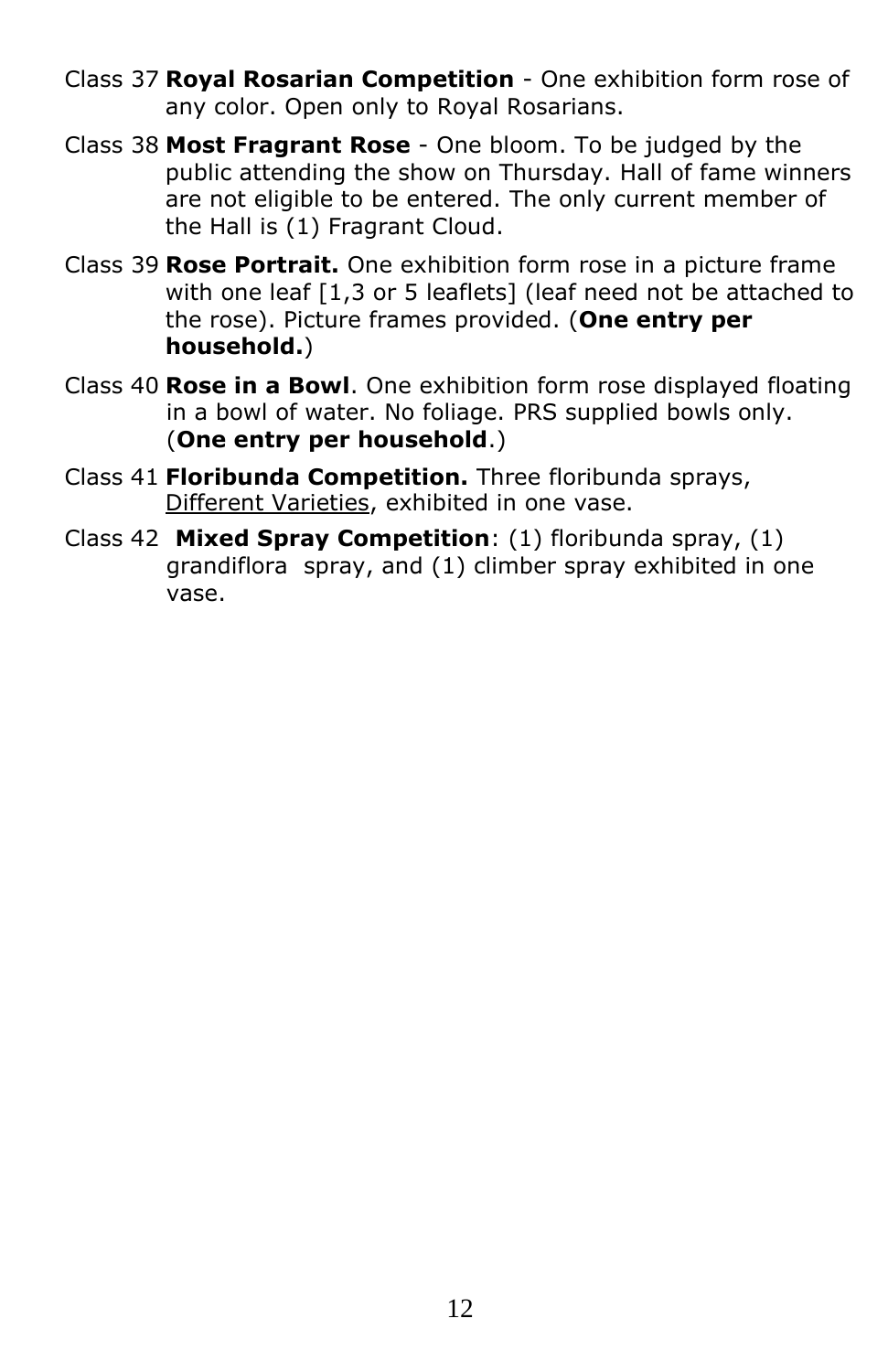# **DIVISION II**

Floribundas, Polyanthas, Hybrid Tea and Grandiflora Sprays and Floribunda Competitions

"A" is one spray; "B" is three sprays of one variety.

## **FLORIBUNDA SPRAYS**

| Class 50A | 50B | Single floribundas (5-12 petals) Playboy,<br>Playgirl & Eye Paint ONLY |
|-----------|-----|------------------------------------------------------------------------|
| Class 51A | 51B | All other single floribundas (5-12 petals)                             |
| Class 52A | 52B | Nicole, Tabris and Hannah Gordon ONLY                                  |
| Class 53A | 53B | White or Near White                                                    |
| Class 54A | 54B | Light or Medium Yellow                                                 |
| Class 55A | 55B | Deep Yellow                                                            |
| Class 56A | 56B | Yellow Blend                                                           |
| Class 57A | 57B | Apricot or Apricot Blend                                               |
| Class 58A | 58B | Orange or Orange Blend                                                 |
| Class 59A | 59B | Orange-Red                                                             |
| Class 60A | 60B | Light Pink                                                             |
| Class 61A | 61B | Medium Pink                                                            |
| Class 62A | 62B | Deep Pink                                                              |
| Class 63A | 63B | Pink Blend                                                             |
| Class 64A | 64B | Orange-Pink                                                            |
| Class 65A | 65B | Medium Red                                                             |
| Class 66A | 66B | Dark Red                                                               |
| Class 67A | 67B | Red Blend                                                              |
| Class 68A | 68B | Mauve, Mauve Blend, or Russet                                          |

#### **POLYANTHA SPRAYS**

Class 69A 69B **Polyantha Sprays, All Varieties**

#### **GRANDIFLORA AND HYBRID TEA SPRAY**

Class 70 **Spray (two or more blooms on one stem) of Hybrid Tea, (single, semi-double or double) or Grandiflora roses**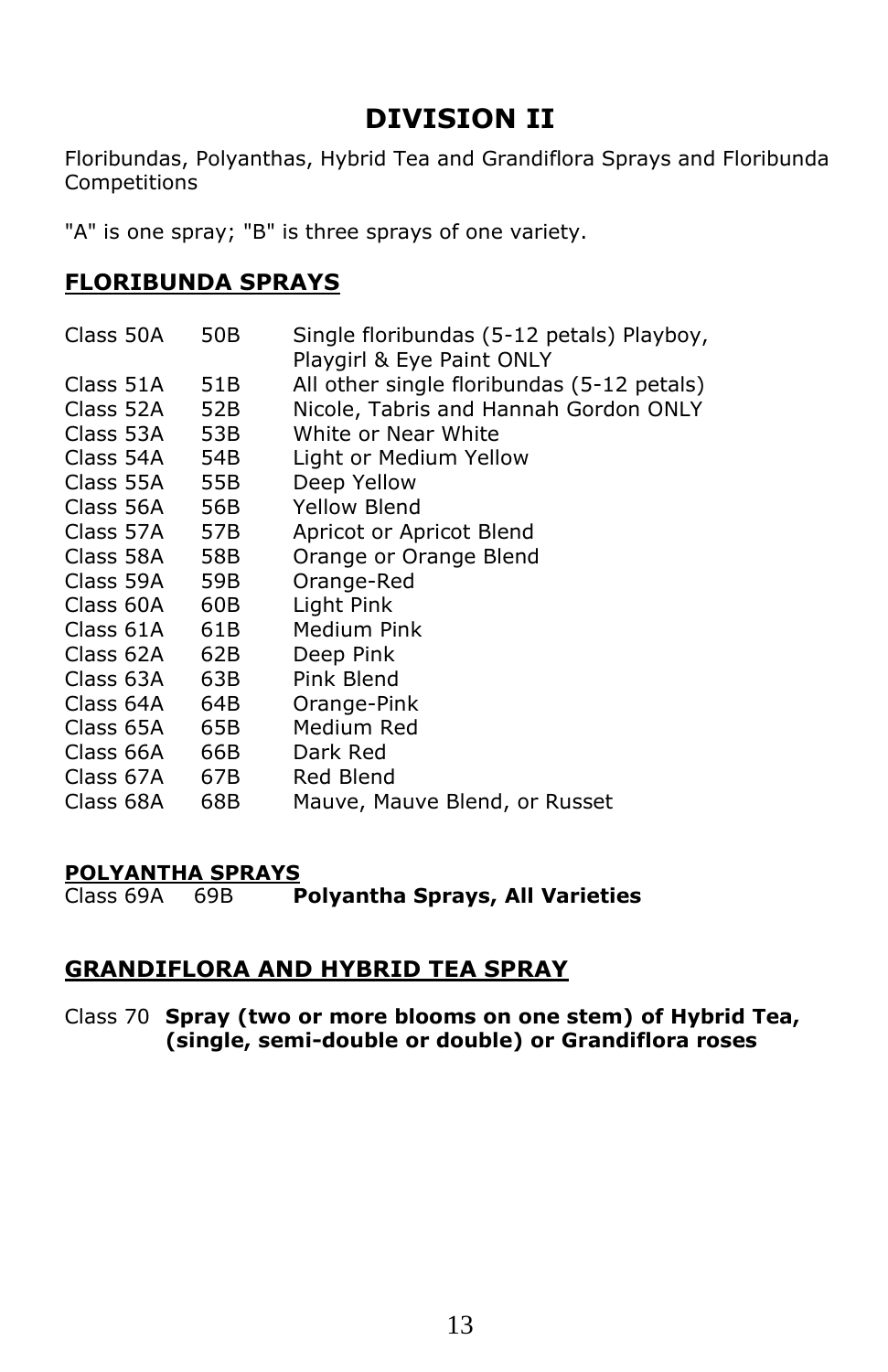# **DIVISION III**

Old Garden Roses, Shrub Roses and Climbing Roses

# **OLD GARDEN ROSES**

**Please place year of introduction on entry tag for OGR's. "A" is one stem, "B" is three stems of one variety exhibited in one vase.** 

# **DOWAGER QUEEN ELIGIBLE OGRs (**date of origin before 1867**)**

| Class 80A | 80B | Any Species            |
|-----------|-----|------------------------|
| Class 81A | 81B | Everything but Species |

# **VICTORIAN AWARD ELIGIBLE OGRs (**date of origin after 1867)

Class 82A 82B

# **SHRUB ROSES**

- Class 84 David Austin English Roses, One Stem
- Class 85 David Austin English Roses, three stems, Different Varieties
- Class 86A 86B Modern and Classic Shrubs, all other types, any color, (No Austin Roses Here)

### **CLIMBING ROSE SPRAYS** (2 or more blooms)

#### **A is one spray in one vase, B is three sprays in one vase.**

|  | Class 87A 87B White, Yellow and Yellow blends                   |
|--|-----------------------------------------------------------------|
|  | Class 88A 88B Red or Pink, including blends                     |
|  | Class 89A 89B Orange or Apricot, including blends               |
|  | Class 90A 90B Single (5-12 Petals) Climbers, eg: Altissimo etc. |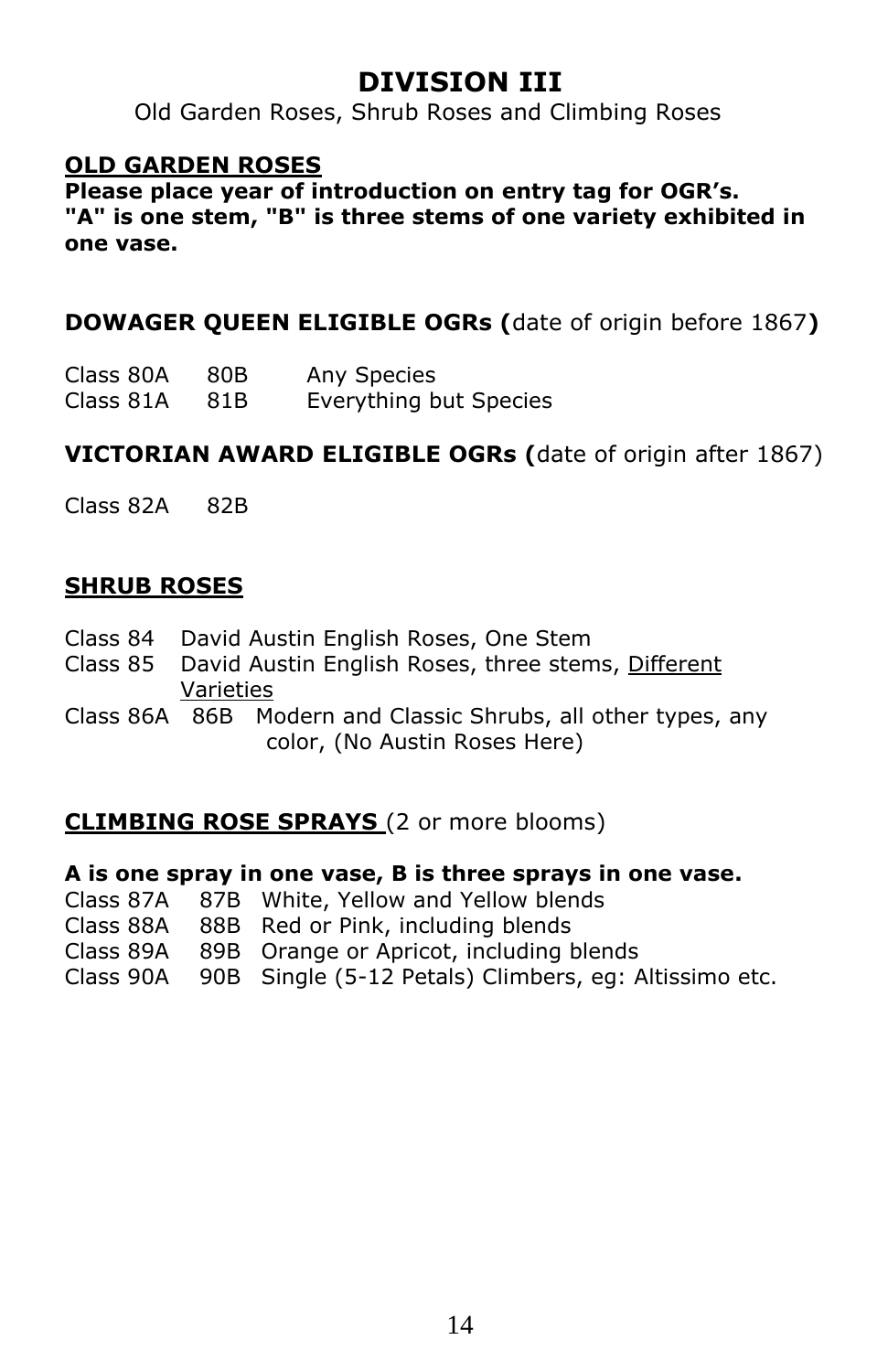# **DIVISION IV - MINI & MINIFLORAS**

Disbudded Exhibition Type Miniature and Miniflora Roses, Single Miniatures, Miniature Sprays, Open Bloom Miniatures and Miniature Rose Competitions & Challenges

# **EXHIBITION TYPE MINIATURE ROSES (No Minifloras)**

**"A" is one stem; "B" is three stems of one variety, exhibited in one vase.**

| UIIL VUJLI      |                                  |
|-----------------|----------------------------------|
| Class 100A 100B | White or Near White              |
| Class 101A 101B | Light Yellow                     |
| Class 102A 102B | Medium Yellow                    |
| Class 103A 103B | Deep Yellow                      |
| Class 104A 104B | <b>Yellow Blend</b>              |
| Class 105A 105B | Apricot Blend                    |
| Class 106A 106B | Orange Blend and Orange-Red      |
| Class 107A 107B | Light Pink                       |
| Class 108A 108B | Medium Pink                      |
| Class 109A 109B | Deep Pink                        |
| Class 110A 110B | Pink Blend                       |
| Class 111A 111B | Orange-Pink                      |
| Class 112A 112B | Medium Red                       |
| Class 113A 113B | Dark Red                         |
| Class 114A 114B | Red Blend                        |
| Class 115A 115B | Mauve, Russet or any other color |
|                 |                                  |

### **EXHIBITION TYPE MINIFLORA ROSES**

**"A" is one stem; "B" is three stems of one variety, exhibited in one vase.**

Class 116A 116B All Varieties & Colors

# **SINGLE MINI & MINIFLORAS (5-12 PETALS)**

**One stem of any single rose.**

- Class 117 White, Yellow, Apricot and blends
- Class 118 Pinks and blends
- Class 119 Reds and blends
- Class 120 All other colors

# **MINI & MINIFLORA ROSE SPRAYS**

#### **One spray of any type, (two or more blooms on one stem).**

- Class 121 White or Near White
- Class 122 Yellows, Apricot and Blends
- Class 123 Pinks, Pink Blends, Orange-Pink
- Class 124 Reds or Red Blends
- Class 125 Orange, Orange Blends, Orange-Red
- Class 126 Mauve, Russet or any other color
- Class 127 Spray of Single (5-12 petals) Roses, any color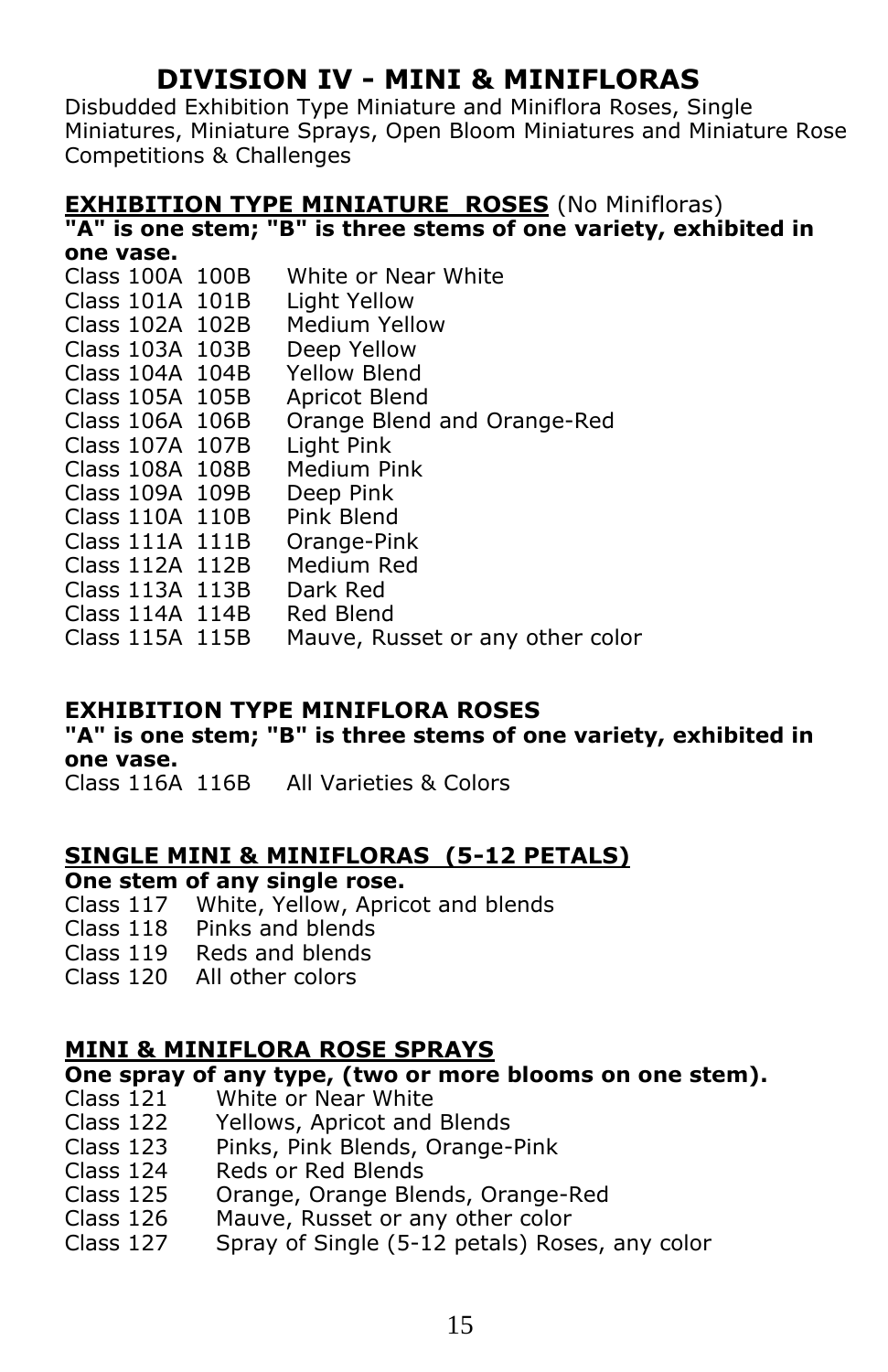# **DIVISION IV (Continued)**

# **OPEN BLOOM MINI & MINIFLORA ROSES**

Stamens must show.

# **No Single types (5-12 petals) to be entered here.**

- One stem of any variety per vase
- Class 128 White or Yellow
- Class 129 Apricot or Orange
- Class 130 Pink
- Class 131 Red, Mauve and all others

#### **MINI & MINIFLORA ROSE CHALLENGE & COMPETITION CLASSES**

- Class 132 **Miniature Challenge** Five miniature or miniflora blooms, one bloom per stem, each a different variety, exhibited in individual vases, each vase correctly labeled. The exhibit should be balanced as to size and form.
- Class 133 **Miniature Bloom Progression** Three mini or miniflora roses of one variety exhibited in a single vase. One bud showing color, one bloom at exhibition stage and one bloom fully open, (stamens should be evident). This exhibit to be staged with the bud at the top and the open bloom at the bottom.
- Class 134 **Miniature Rose Box** Six miniature or miniflora blooms, six different varieties, with no foliage exhibited in a miniature rose box. Each rose must be named. The exhibit should be balanced with regard to size and form. Boxes provided by PRS.
- Class 135 **Miniature Bowl of Roses** Twelve or more miniature or miniflora exhibition form blooms of one or mixed varieties exhibited in a bowl. Special bowls will be furnished by the PRS.
- Class 136 **Miniature Rose in a Bowl** One miniature or miniflora rose exhibition variety and form, no foliage, displayed in a wine glass. Glasses will be provided by the PRS.
- Class 137 **Miniature Rose Portrait.** One exhibition form miniature or miniflora rose exhibited in a picture frame with one leaf (need not be attached to the rose). Picture frames will be provided by the PRS. (**One entry per household**.)
- Class 138 **Miniature Rose Palette**. Five miniature or miniflora exhibition form blooms, five different varieties, five different color classes arranged left to right on the palette going from light to dark color classes, no foliage. Palettes provided by PRS. (**One entry per household.)**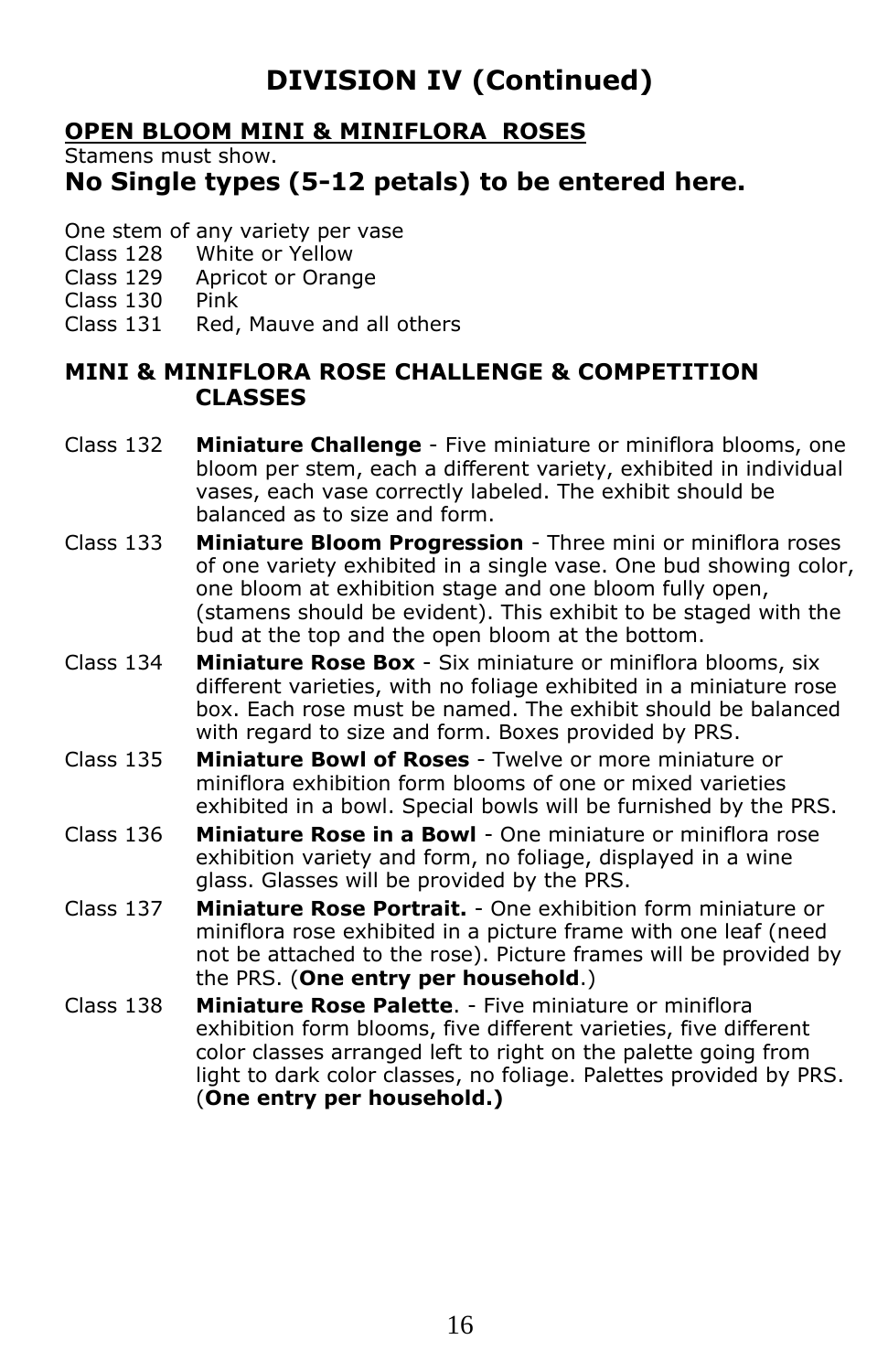# **DIVISION V - NOVICE**

Entries in the Novice Division are open to anyone who has **won not more than three trophies** in the horticultural classes of a rose show. Novice exhibitors are not limited to entering their roses in Division V, however, and may enter roses in any other Division at their discretion. Novices who wish to enter varieties that are not appropriate for any of the designated novice classes will need to enter them in the appropriate other divisions.

# **DISBUDDED HYBRID TEAS, GRANDIFLORAS, OR DISBUDDED FLORIBUNDAS**

# **One stem per exhibit**

- Class 140 White or Near White
- Class 141 Light Yellow or Medium Yellow
- Class 142 Deep Yellow or Yellow Blend
- Class 143 Orange or Orange Blend
- Class 144 Apricot or Apricot Blend
- Class 145 Orange-Red or Orange-Pink
- Class 146 Light Pink or Medium Pink
- Class 147 Deep Pink
- Class 148 Pink Blend
- Class 149 Medium Red
- Class 150 Dark Red or Red Blend
- Class 151 Mauve, Mauve Blend, or Russet

# **OPEN BLOOM ROSES**

#### **One stem per exhibit**

Class 152 Whites, Pinks, Yellows or Apricots Class 153 Reds, Mauve and any other color

### **MINI & MINIFLORA ROSES**

#### **One stem per vase**

Class 154 White, Yellows, or Pinks Class 155 All other colors

### **FLORIBUNDA SPRAYS**

(One spray is two or more flowers on one stem)

#### **One spray in one vase**

Class 156 White, Yellow, Apricot, or Orange

Class 157 Pink, Red, Mauve, and all other colors

# **SHRUB ROSES**

**One stem per vase**, (individual flower or spray in one vase) Class 158 Any type of modern shrub rose, any color, any variety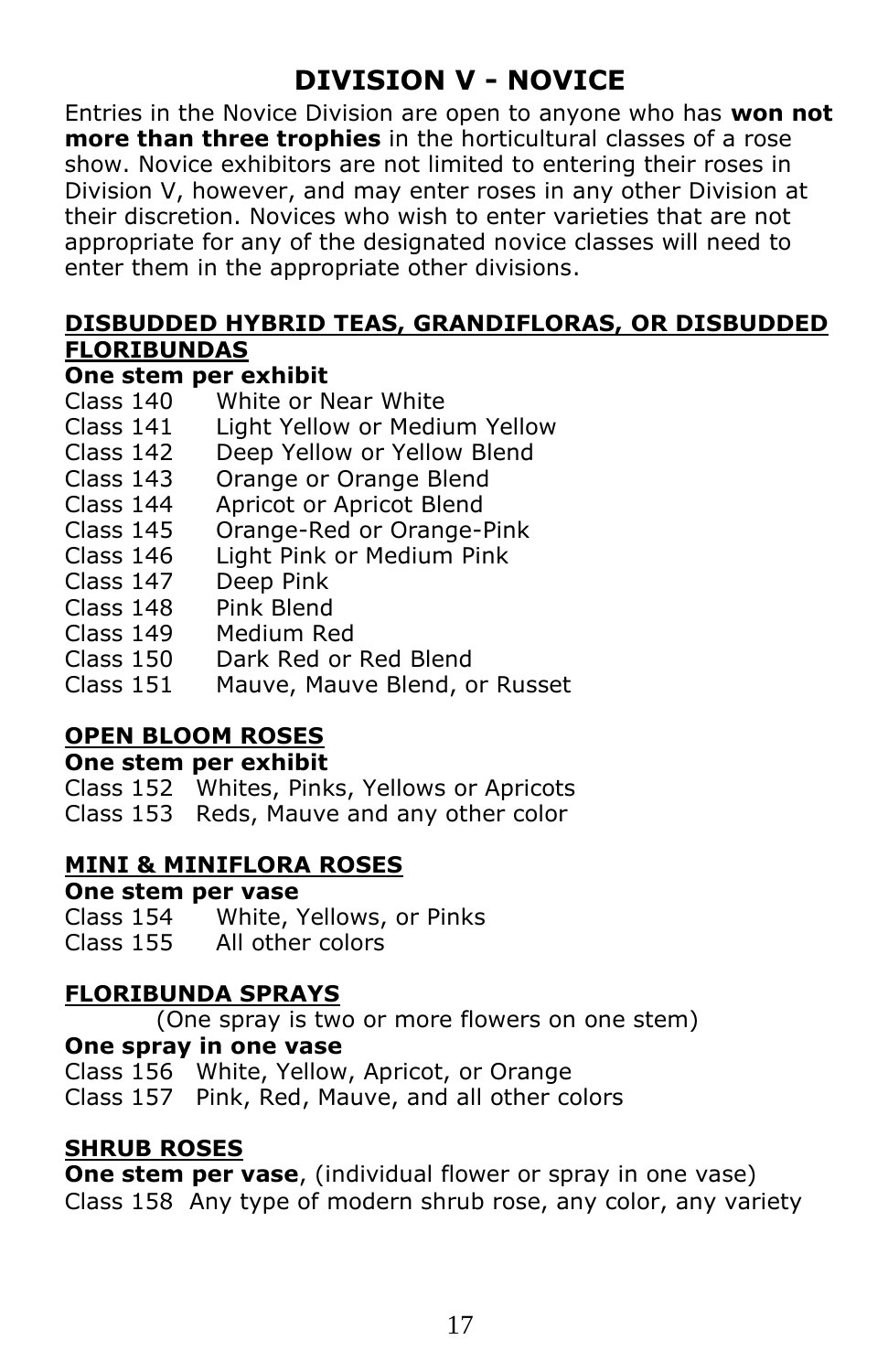# **DIVISION VI – JUNIOR**

 **This division is limited to entries from exhibitors who are up to the age of eighteen. All entries are to be roses grown, cared for and shown by the individual junior exhibitor.**

 Entries must be named. Individual blooms must be shown disbudded. Junior exhibitors are not limited to entering Division VI and may also enter roses in any other section of this show at their discretion. Juniors who wish to enter varieties that are not appropriate for any of the designated Junior classes, will by necessity be forced to enter them in the open classes of the show, for example old garden roses and climbing roses

#### **DISBUDDED HYBRID TEAS, GRANDIFLORAS, OR DISBUDDED FLORIBUNDAS**

**One stem exhibited in one vase**  Class 160 Any disbudded HT, GR or Fl

#### **MINI & MINIFLORA ROSES**

#### **One stem exhibited in one vase**

Class 161 Any Miniature or Miniflora Rose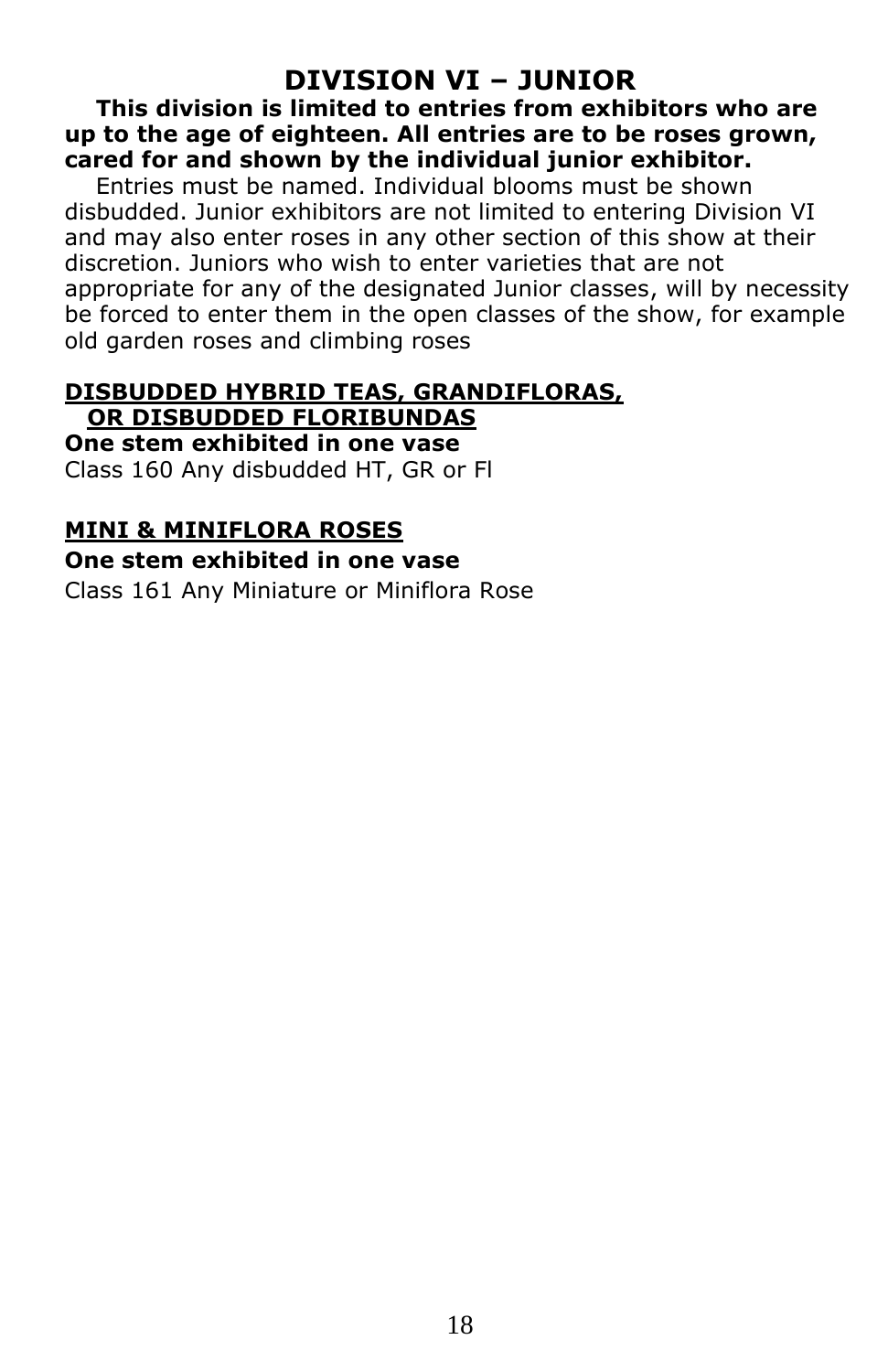# **DIVISION VII ROSE ARRANGEMENTS**

# **GENERAL RULES AND REGULATIONS**

- 1. This division is governed by the current rules and procedures of the ARS.
- 2. **Roses must be outdoor grown but not necessarily by the exhibitor.**
- 3. Roses must be the *dominant* flower in all arrangements. Other flowers and foliage may be used except where specified. No artificial flowers, foliage or fruits are permitted and no painted *fresh* plant material is allowed. Treated, tinted, or painted dried plant material is allowed. Accessories are permitted in all classes, but should be subordinate, unless when used as a featured object in the design.
- 4. Each variety of rose used in an arrangement should be correctly named. Misnaming is subject to penalty but not disqualification.
- 5. The space allotted for each standard exhibit is approximately 26" x 30", except for miniatures and juniors, on white plastic covered tables. Backgrounds, niches (winged) and frames are allowed in all sections, as long as they are proportionate to the space allotted.
- 6. **Label containers and accessories plainly on the bottom** with your name. The PRS cannot be responsible for loss or damage of your properties but will exercise all precautions.
- 7. Entries may be made at the Lloyd Center second floor between 6:30 and 9:30 am on Thursday, June 9th. Judging begins at 10 am. Removal time is Friday at 5 pm. If you are unable to pick up your arrangements at the close of the show, please have someone else do so. The PRS will not be responsible for any properties left after 6 pm, on Friday.
- 8. Arrangement classes are open to all non-professional arrangers.
- 9. EXHIBITORS ARE PERMITTED ONLY ONE ENTRY IN EACH CLASS but may enter as many classes as they wish. NOVICE CLASSES are open to exhibitors who have won not more than five trophies in arrangement classes. A novice may choose to enter the open classes. JUNIOR CLASSES ARE OPEN TO THOSE EXHIBITORS UP TO THE AGE

OF 18. Juniors may enter any other classes.

10. Reservations are required in all arrangement classes before Tuesday, June 7<sup>th</sup>, to ensure table space. (Entrants without reservations may be accommodated as long as table space is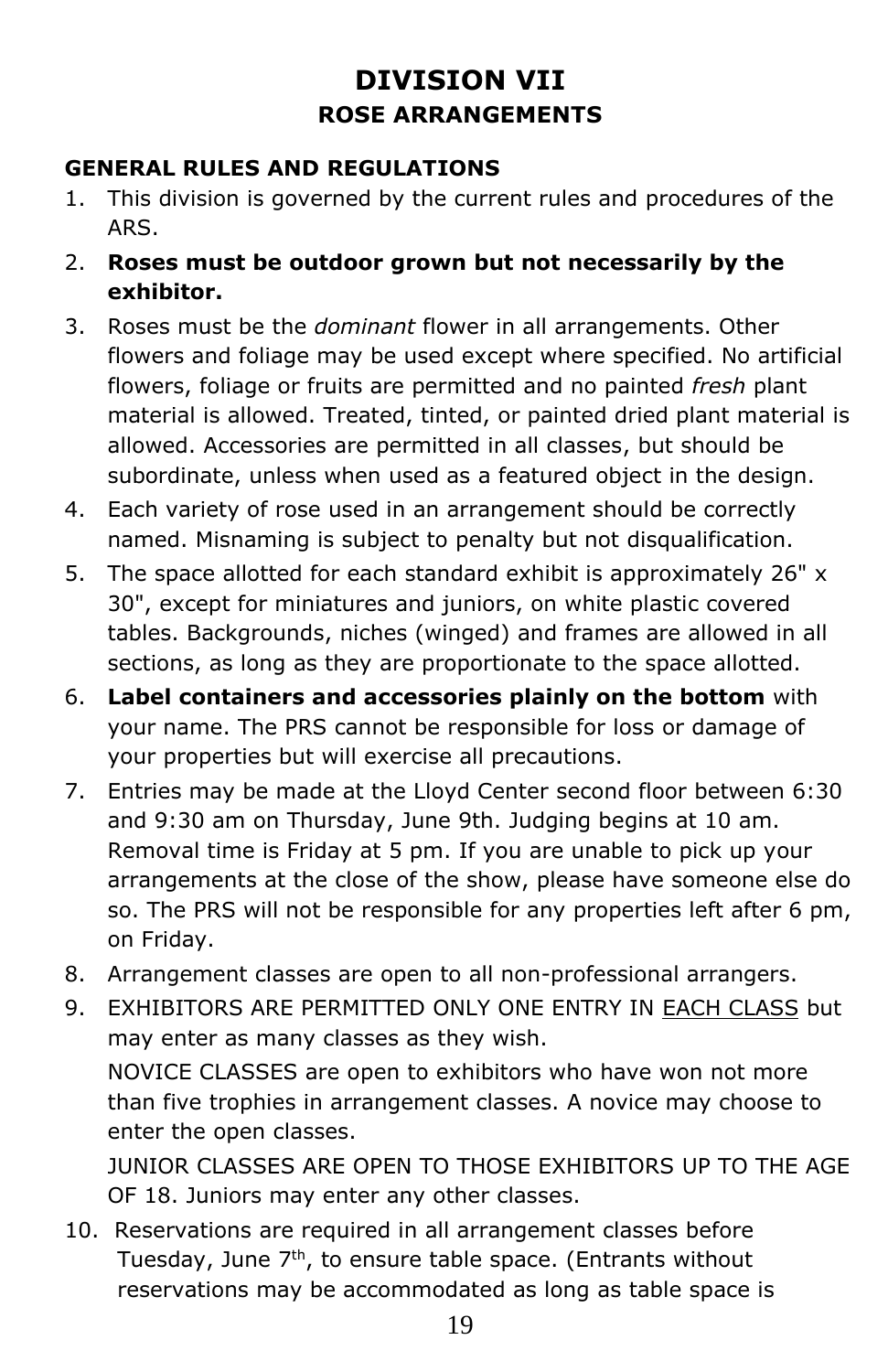available.) For reservations please contact: Judy Fleck at 503-684-9469.

- 11. Trophies will be awarded to the best of the blue ribbon winners in each section as indicated in each class.
- 12. Judging will be done by ARS accredited rose arrangement judges and their decisions are final.

# **DEFINITIONS**

# **Traditional Designs:**

**Line Design** follows a linear pattern and uses a small quantity of plant materials in an open silhouette.

**Line-Mass Design** uses additional material to strengthen the line but maintains the open silhouette.

**Mass Design** uses large quantities of material to create a mass effect with few voids. It can still be open and airy.

**Corsage or Personal Adornment** must include pin for wearing and a tied ribbon bow.

**Oriental Manner Design** uses a minimum of plant material, emphasizing the perfection of roses.

**Moribana Style** uses a low container with water showing.

**Nageire Style** uses a tall container for a "throw-in" appearance.

**Free Style Oriental** uses any kind of oriental container with plant material used to express the designer's feelings, images and impressions. Man-made materials may be included in free style designs.

**Modern Creative or Abstract** - Complete freedom is allowed in designing; an emphasis on open space, using some plant material with unique, bold forms, and dynamic lines. Man-made materials may be included, unless otherwise specified. Lights may be allowed to augment the design, but no electrical cords or outlets are available.

**Abstract Design** with dominance in abstraction, non-naturalistic, non-realistic with components used solely for line, form, color, texture and integrated space.

(See **Guidelines for Judging Rose Arrangements**, American Rose Society for more detailed information.)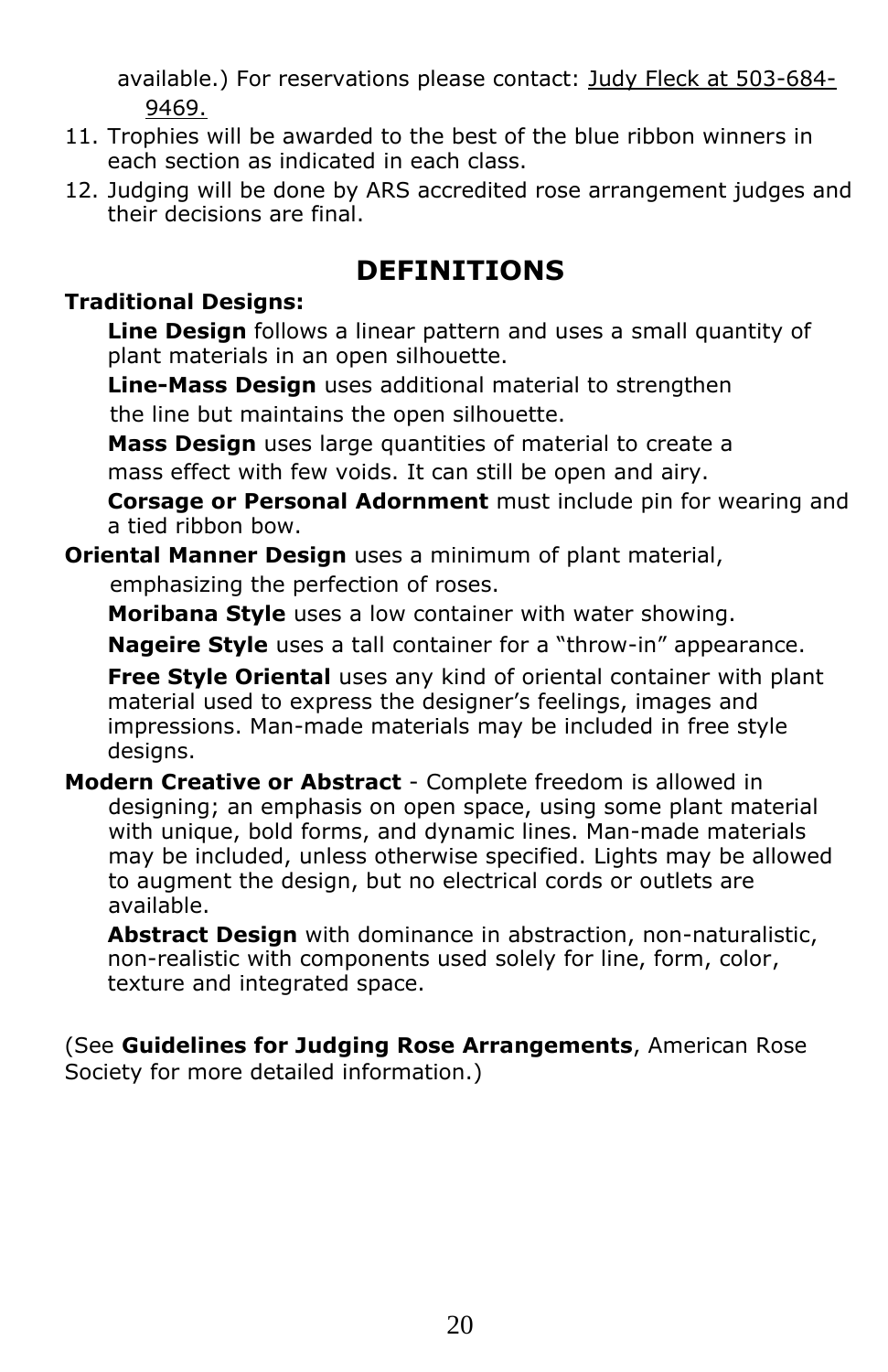# **ARS OFFICIAL SCORE CARD FOR JUDGING ROSE ARRANGEMENTS**

| a) roses correctly named<br>b) conformance to type of design                                                                                                                                                                                                                                                                                                                                                                                                                                                                                                                                                                                                                                                                                                     |
|------------------------------------------------------------------------------------------------------------------------------------------------------------------------------------------------------------------------------------------------------------------------------------------------------------------------------------------------------------------------------------------------------------------------------------------------------------------------------------------------------------------------------------------------------------------------------------------------------------------------------------------------------------------------------------------------------------------------------------------------------------------|
| c) other specific requirements of the schedule                                                                                                                                                                                                                                                                                                                                                                                                                                                                                                                                                                                                                                                                                                                   |
| Balance: Visual stability. Actual or visual weight on either side of an<br>imaginary central axis.<br><b>Dominance:</b> No equal amounts of either color, shape or form.<br>Contrast: Differences in form, shape and/or color to develop interest.<br>Rhythm: Rhythm is achieved by repetition, radiation and/or variation;<br>may be smooth, dynamic, graceful, or gentle. Rhythm is the<br>dominant visual path through the design.<br><b>Proportion:</b> Proportion refers to the relative amounts of a component in<br>relation to the other components of the design and to the whole<br>design. Proportion also refers to the whole, the placement and to the<br>space it occupies.<br>Scale: The size relationship of one component to another and to the |
| whole. Too great a variation in sizes means poor scale.                                                                                                                                                                                                                                                                                                                                                                                                                                                                                                                                                                                                                                                                                                          |
| Roses should be in peak condition, with good substance, and have fresh<br>foliage. Other plant materials should be in good condition.                                                                                                                                                                                                                                                                                                                                                                                                                                                                                                                                                                                                                            |
|                                                                                                                                                                                                                                                                                                                                                                                                                                                                                                                                                                                                                                                                                                                                                                  |
| Imaginative and creative handling and use of materials.                                                                                                                                                                                                                                                                                                                                                                                                                                                                                                                                                                                                                                                                                                          |
|                                                                                                                                                                                                                                                                                                                                                                                                                                                                                                                                                                                                                                                                                                                                                                  |
| Marked superiority in all aspects of the design; sets the design apart.<br>Includes technical construction.                                                                                                                                                                                                                                                                                                                                                                                                                                                                                                                                                                                                                                                      |

Total................................. 100

A design must score at least 90 points to be eligible for a first place ribbon. First, second, third and honorable mention ribbons can be awarded in each class.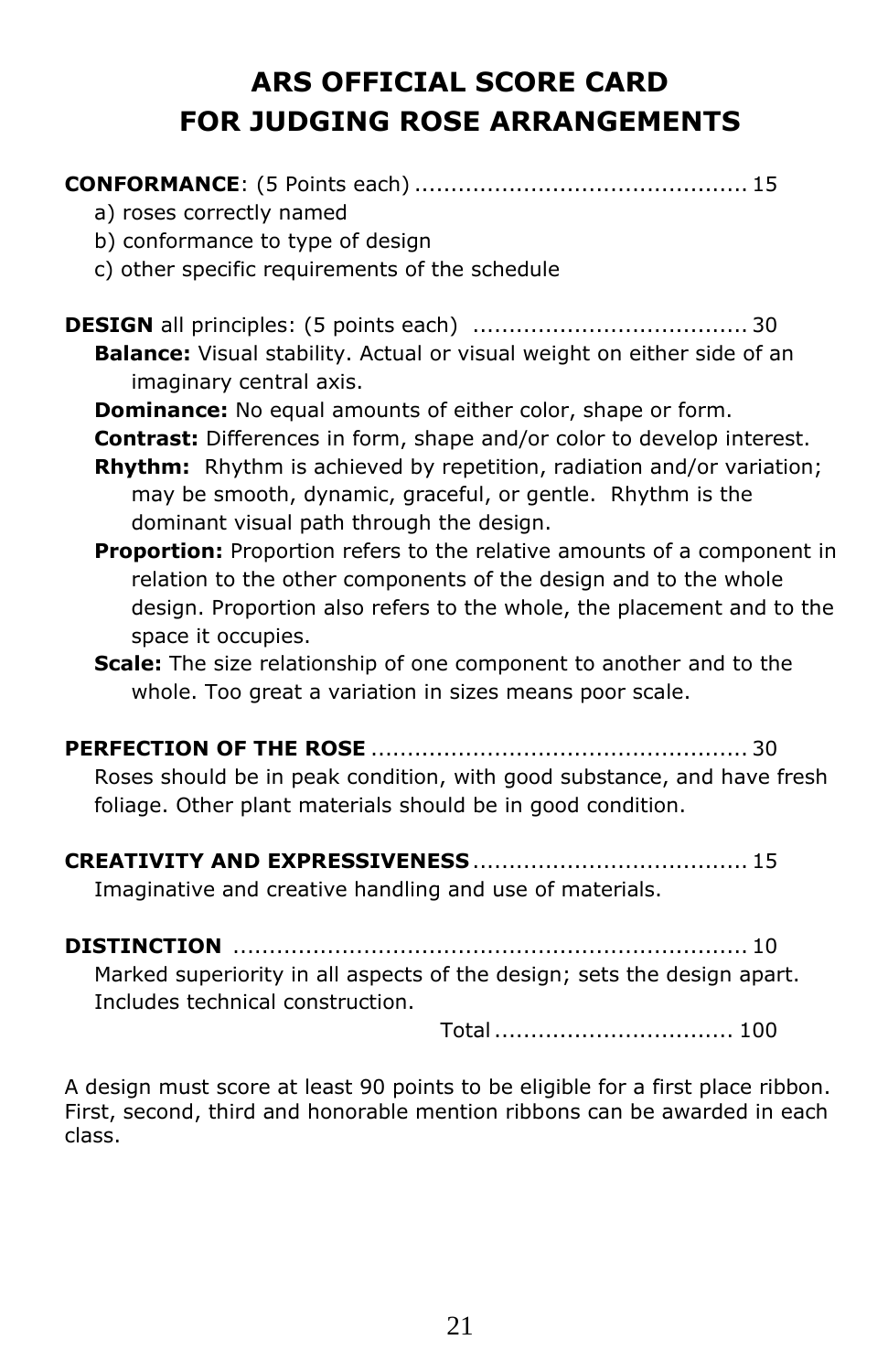# **"Rose City Reunion"**

The Rose Festival theme demonstrates how our community can continue traditions, honor diversity and celebrate unity. It also signals the return of its big outdoor events!

# **SECTION A - STANDARD TRADITIONAL DESIGNS**

**Class 1- Grand Floral Parade - Traditional Mass** 

**Class 2 - Rose Festival Court – Traditional Line or Line Mass** 

Any type of Line, i.e., crescent, vertical, Hogarth curve.

# **SECTION B - STANDARD MODERN/CREATIVE DESIGNS Class 3 - Starlight Parade – Modern/Creative Reflective**

Containing special materials (plant or man-made) which reflect or give back image/s and light.

**Class 4 - World Forestry Center – Modern/Creative**  Using wood.

**SECTION C - STANDARD ORIENTAL MANNER DESIGNS Class 5 - Fleet Week – Moribana Style** Showing water. **Class 6 - Portland Japanese Garden - Ikebana** In a tall Oriental manner.

### **SECTION D - NOVICE**

 Open to exhibitors having not won more than five trophies in the arrangement division of a rose show.

**Class 7 - Oregon zoo – Traditional Mass**

**Class 8 - Oregon Maritime Museum – Traditional Line or line Mass - Must state type of design on tag.**

### **SECTION E - JUNIOR**

 Open to exhibitors up to the age of 18. **Design style must be stated on the entry tag.**

**Class 9 - Junior Parade –** Designer's Choice

### **SECTION F – MINIATURE TRADITIONAL DESIGNS Only Miniature and/or Mini-Flora roses are to be used.**

**Class 10 - International Rose Test Garden – Traditional Mass**  – Not to exceed 7 inches in height, width and depth. **Class 11 - The Grotto – Traditional Line or Line Mass** – Not to

exceed 10 inches in height, width and depth. **Must state design choice on entry tag.**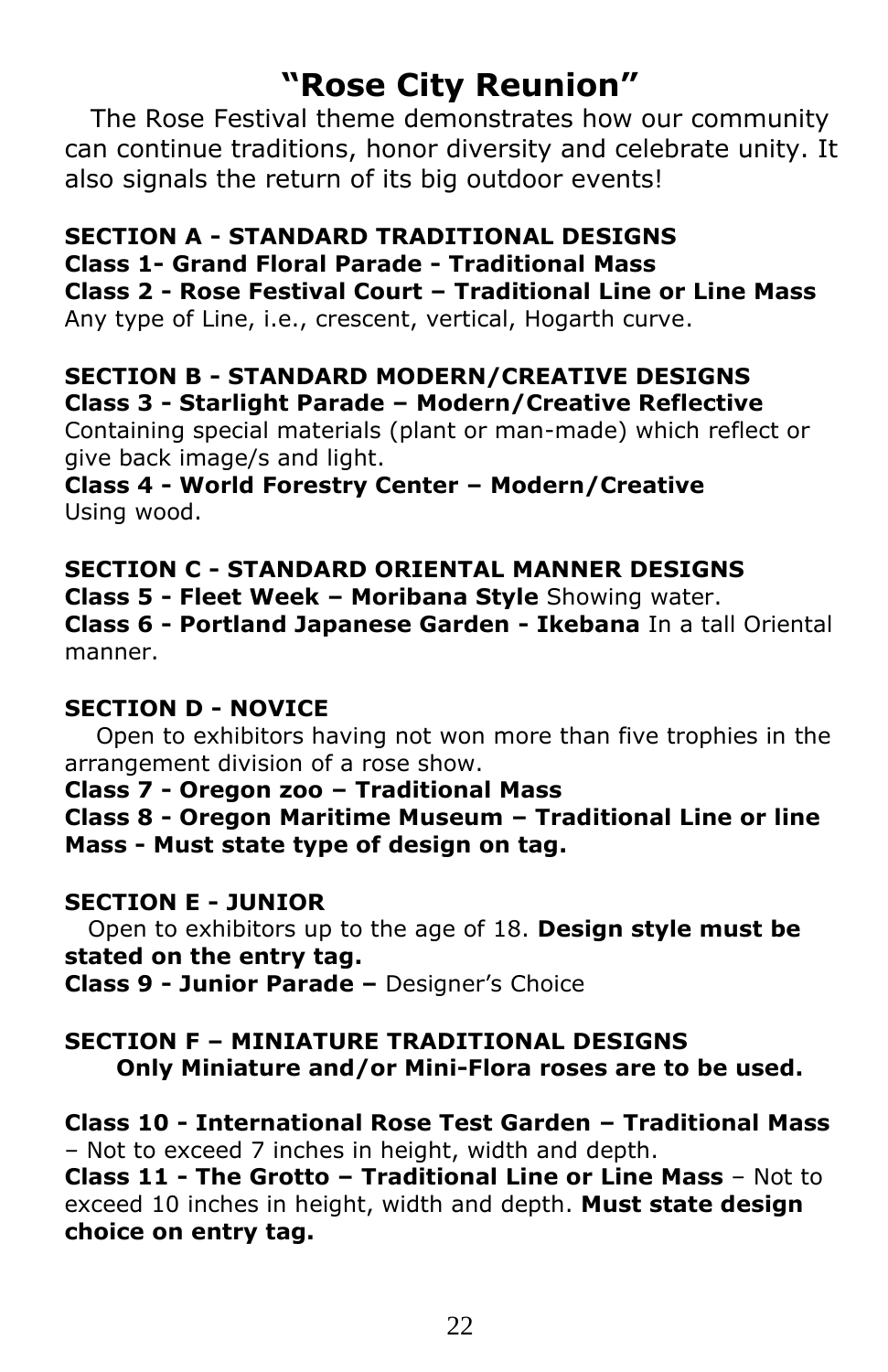# **SECTION G – MINIATURE MODERN/CREATIVE DESIGNS**

**Class 12 - Portland Art Museum – Creative/Modern** - Not to exceed 7 inches in height, width and depth.

**Class 13 - Cityfair – Creative/Modern Showing Rhythm** - Not to exceed 10 inches in height, width and depth.

#### **SECTION H – MINIATURE ORIENTAL MANNER DESIGNS Class 14 - Lan Su Chinese Garden – Moribana** using a low

container showing water - Not to exceed 7 inches in height, width and depth.

**Class 15 - Hoyt Arboretum – Ikebana** - tall oriental manner - Not to exceed 10 inches in height, width and depth.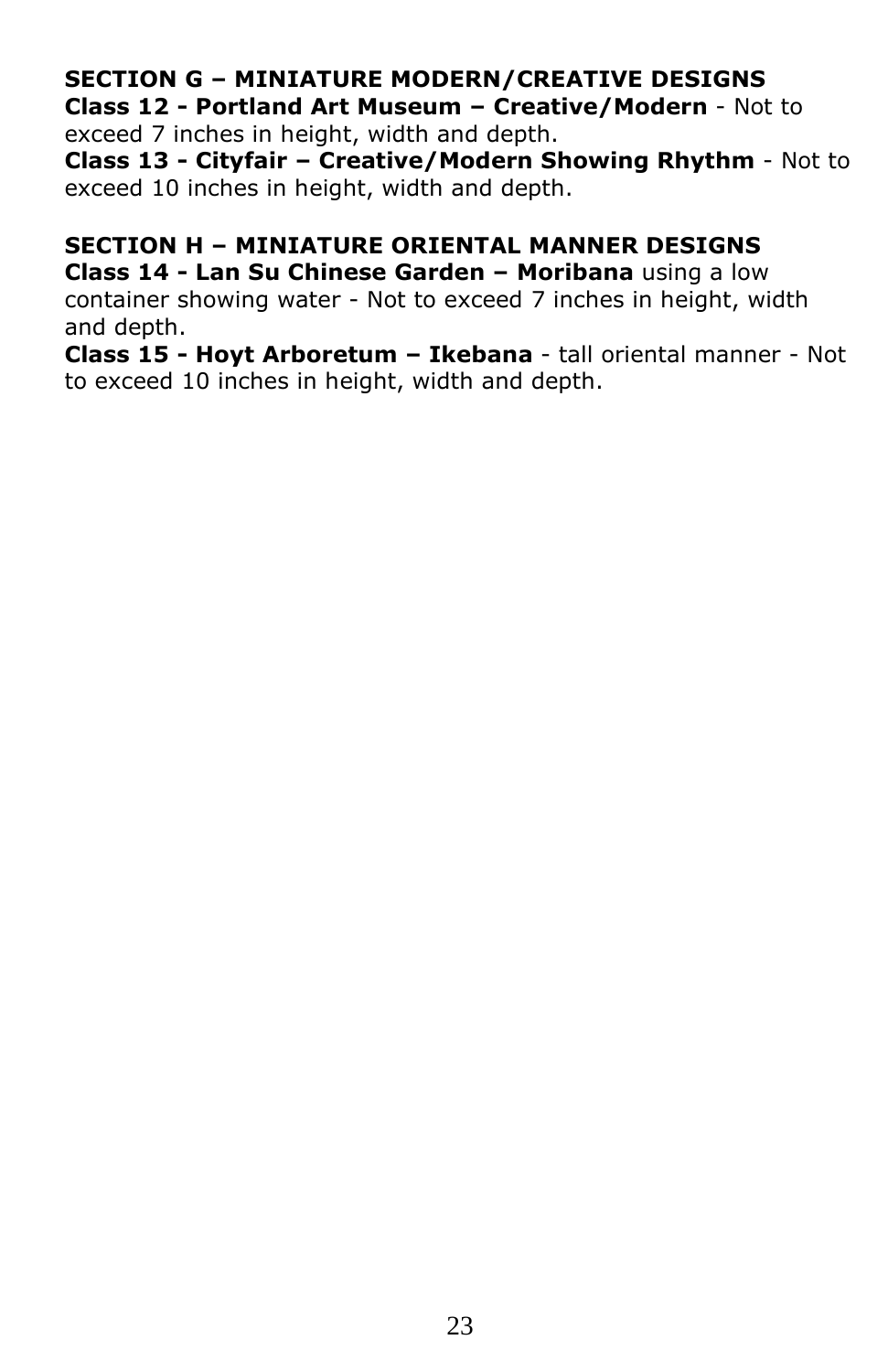#### **THE PORTLAND ROSE SOCIETY PRESIDENTS, GOLD/BRONZE MEDAL AND LIFETIME ACHIEVEMENT AW**

#### **Presidents**

1889 Mrs. G. H. Lamberson 1893 Dr. J. R. Cardwell 1899 Mrs. J. C. Card 1900 Mrs. Wm. Sibson 1901 Mrs. Henry Pittock 1902-3 Mrs. J.C. Card 1904-5 Rose Hoyt 1906 Fredrick V. Holman 1907-8 E. B. McFarland 1909 Mrs. John W. Minto 1910 Dr. Emmet Drake 1911-12 Mrs. A. C. Panton 1913 Jesse A. Curry 1914 Mrs. J. N. Davis 1915 E.B. McFarland 1916 E. J. Jaeger 1917 Mr. O. C. Bortzmeyer 1918 E. B. McFarland 1919-21 H.J. Blaesing 1922-3 Guy W. Talbot 1924 Jesse A. Curry 1925 Frank C. Riggs 1926-8 James A. Ormandy 1929-30 Sylvester C. Peit 1931 Gen. Chas A. Martin 1932-4 E. Victor Creed 1935 David Robinson 1936 Clarence Porter 1937 George L. Koehn 1938 Mrs. Frank E. Smith 1939 Mrs. Cyrus A. Dolph 1940 Dr. F. R. Hunter 1941 Merton C. Parker 1942 George L. Koehn 1943 Clarence Porter 1944 Mrs. Daniel Heffner 1945 N.A. "Bob" Broeren 1946 Floyd C. Lynch 1947 Byron Baker 1948 Floyd L. Bowers 1949 Gar Hurley 1950 Dr. O. T. Wherry 1951 Dr. Marlow Ditterbrandt 1952 Chester Wachsmuth 1953 Gordon Wilshire 1954 Larry Hilaire 1955 Leo Faust 1956 Harvey Barrager 1957 Dr. Vinton Sneedon 1958 Harold Davidson 1959 Stephen F. Swan 1960 James C. Payne 1961 Fred Edmunds Jr. 1962 Edith Koppleman 1963 Robert Stone 1964 Robert Case 1965 Herbert C. Hardy 1966 Robert M. MacGavin 1967 Peggy Leonard 1968 Eldred Peyton 1969 Walter J. Regan Jr. 1970 Lloyd LeClaire 1971 Dr. Charles Gardener

1972 Lee Kipling King 1973 James Gruetter 1973 Junna Elliott 1974 Dr. Thomas Reardon\* 1975 Reuben C. Newcomb 1976-7 Frank Myers 1978 Marilyn MacGavin 1979 James R. Carskadon Jr. 1980 Al Schamel 1981 John Lauer\* 1982 Joe Evonchuck 1983 Scott Stuhl\* 1984 Barbara Cyrus 1985 Jerry Justice 1986 Phil Edmunds\* 1987 Patricia Allen\* 1988 Dr. John Linman\* 1989 Daryl Johnson\* 1990 Barbara Regan\* 1991 Dave Erickson 1992 Paul Raab\* 1993 Mike Rich\* 1994 Jane Anders\* 1995 Matt Hastings\* 1996 Barbara Baker\* 1997 Kathi Glueckert\* 1998 Dr. Charold Baer\* 1999 Rich Baer\* 2000 Annette Raab\* 2001 Toni Kemple\* 2002 Donnie Wright\* 2003 Ruth Rich\* 2004 Jim Harper\* 2005 Bill Hettick\* 2006 Eileen Curtiss\* 2007 Jan Pollock\* 2008 Carol Fandel\* 2009 Brad Wanamaker 2010 Marika Reiner\* 2011 Rich Baer\* 2012 Gretchen Humphrey\* 2013 Molly Bauck\* 2014 Katherine Johnson\* 2015 Judy Fleck\* 2016 David Etchepare 2017 Michael Humphrey\* 2018 Dr. Charold Baer \* 2019 Joyce Hemmerling\* 2020 Emily Hastings\* 2021 Emily Hastings\* 2022 Cheryl McClain\* \* Living Presidents

#### **Gold/Bronze Medals**

1994 Rich Baer<br>1995 Dorothy Butler<br>1996 Dorothy Butler<br>1997 Peggy Leonard<br>1998 Al Schamel<br>2000 Dave & Eilene Curtiss<br>2001 Matt Hastings<br>2002 Dr. Charold Baer

|                      | /ARD WINNERS                                             |
|----------------------|----------------------------------------------------------|
| 2003<br>2004         | Paul Raab<br>Donnie Wright                               |
| 2005                 | Annegret Wolford<br>& Jim Wolford                        |
| 2006<br>2007<br>2008 | Pat Allen<br><b>Bill Hettick</b><br>Carl Plasker         |
| 2009<br>2010         | Carol Fandel<br>Harry Landers<br>Jim Linman              |
| 2011<br>2012<br>2013 | Judy Fleck<br>Jerry Bauck                                |
| 2014<br>2015         | Gretchen Humphrey<br>Pat Adams                           |
| 2016<br>2017         | Joyce & Bill Hemmerling<br>Dave Erickson                 |
| 2018<br>2019         | Molly Bauck<br>Katherine Johnson                         |
| Awards               | Lifetime Achievement                                     |
| 1998                 | Reuben Newcomb<br>Clarence & Eva Potts                   |
| 1999                 | Dr. Richard Franklin<br>Fred & Wini Edmunds              |
| 2000<br>2001         | <b>Betty Waller</b><br>Marilyn MacGavin                  |
| 2002                 | Dorothy Butler<br>&<br>Peggy & Benny Leonard             |
| 2003                 | Pat Troyer &<br>Harry "Sonny" Britzius                   |
| 2004                 | Walt & Barbara Regan<br>& David Erickson                 |
| 2005<br>2006         | Barbara Cyrus<br>Phil Edmunds, &                         |
| 2007                 | Liz Smith<br>Ruth Rich, Mike Darcy                       |
| 2008                 | & Matt Hastings<br>Rich & Dr. Charold Baer               |
| 2009                 | Donnie & Renee Wright<br>& Jan Pollock                   |
| 2010                 | Dave & Eilene Curtiss &<br>Paul Raab                     |
| 2011<br>2012         | Bill Hettick & Mike Rich<br>Kathy Kromm                  |
| 2013                 | Carol Fandel & Volanne<br>Stephens                       |
| 2014<br>2015         | Pat Allen & Annegret<br>Wolford<br>Molly & Jerry Bauck & |
| 2016                 | Jim Wolford<br>Marika & Bela Reiner &                    |
| 2017                 | Harry Landers<br>Pat Adams                               |
| 2018                 | Gretchen & Mike<br>Humphrev                              |
|                      |                                                          |

2019 Jim Linman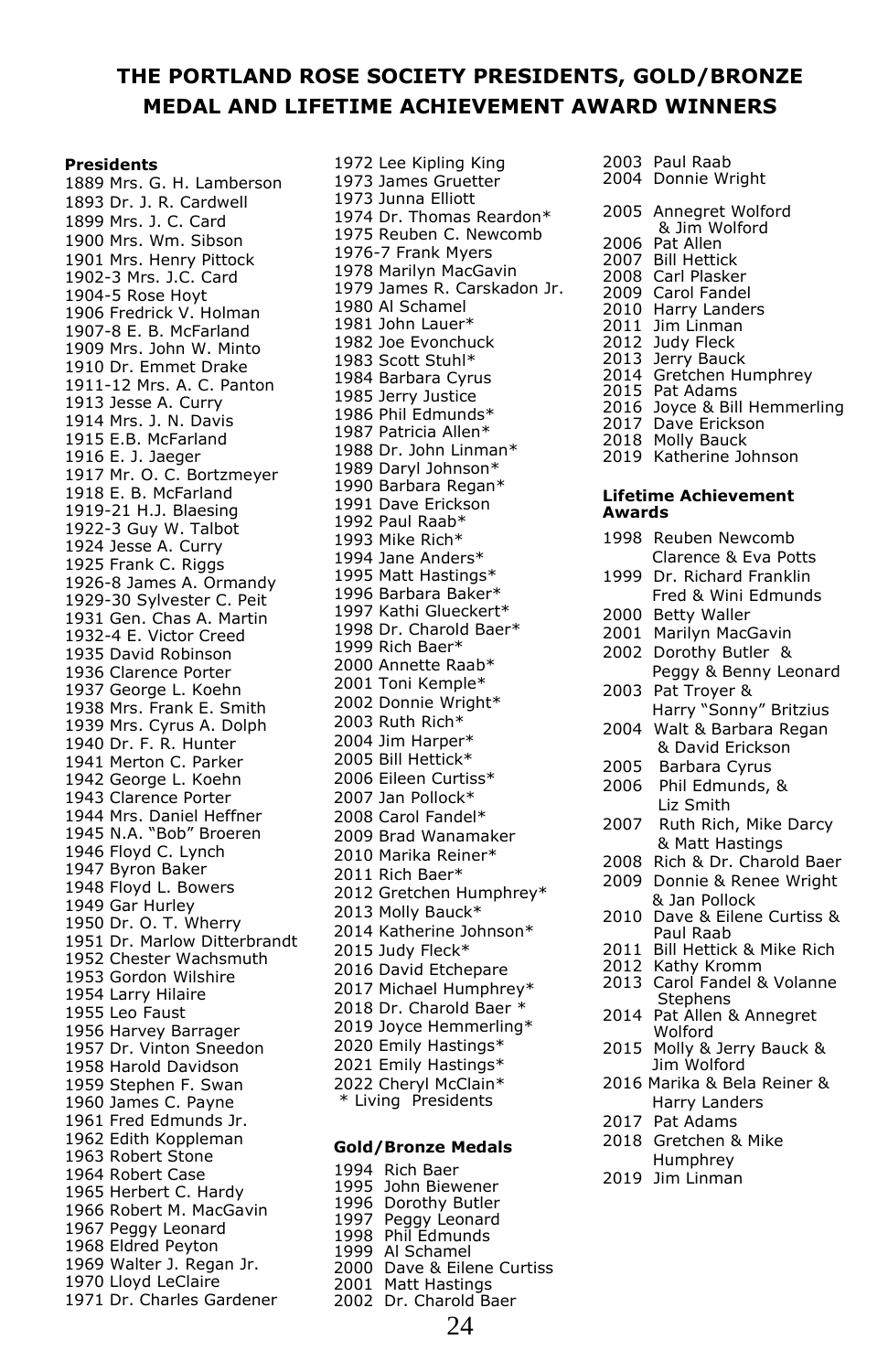# **YOU ARE INVITED TO JOIN THE PORTLAND ROSE SOCIETY**

Do your roses look like the ones in the show? Would you like them to? Do your roses grow vigorously all summer and produce many blooms with little or no disease? Are your roses free of aphids, spider mites and rose midge? If the answer to these questions is "No", or "What are those things?", then perhaps you would like to join the Portland Rose Society and find out.

The Portland Rose Society meets October through May (except December), on the third Monday of the month at 7:30 p.m. at the Oaks Park Dance Pavilion. In August the Society has a family picnic. Our meetings feature rose experts from across the Pacific Northwest who present programs on all phases of rose growing and enjoyment. There are also always a number of local experts who can answer just about any question you may have. We feature a monthly newsletter, the *Portland Rose Chatter*, to keep you informed about upcoming events, monthly tips on rose culture, new ideas, new varieties, information about other shows and rose activities throughout the Northwest. The Portland Rose Society also hosts three major rose shows each year, including the Nation's largest Rose Show in June in conjunction with the Rose Festival at Lloyd Center, an All-Miniature Rose show in August, and the fall rose show in September at Lloyd Center Mall.

Visitors are always welcome at all Portland Rose Society activities.

\*\*\*\*\*\*\*\*\*\*\*\*\*\*\*\*\*\*\*\*\*\*\*\*\*\*\*\*\*\*\*\*\*\*\*\*\*\*\*\*\*\*\*\*\*

Portland Rose Society annual dues are \$25.00 per household. If you would like to join, remit your dues to:

#### **The Portland Rose Society, P.O. Box 515, Portland, Oregon 97207-0515**

Phone (503) 777-4311 (Answering machine)

Website: PortlandRoseSociety.org

| NAME                  |              |              |  |
|-----------------------|--------------|--------------|--|
| ADDRESS_              |              |              |  |
|                       |              | <b>STATE</b> |  |
| ZIP CODE              | <b>PHONE</b> |              |  |
| <b>E-MAIL ADDRESS</b> |              |              |  |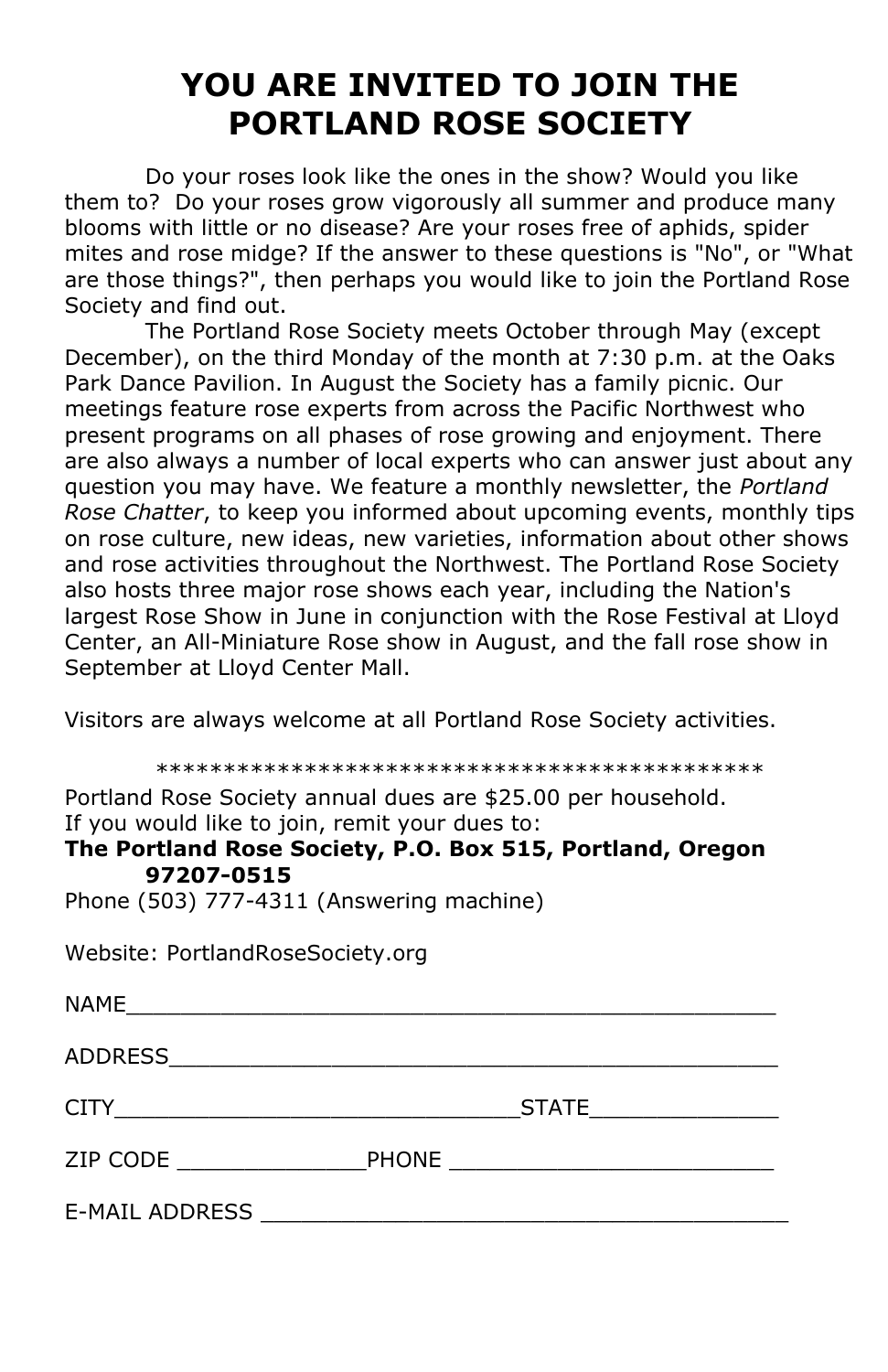